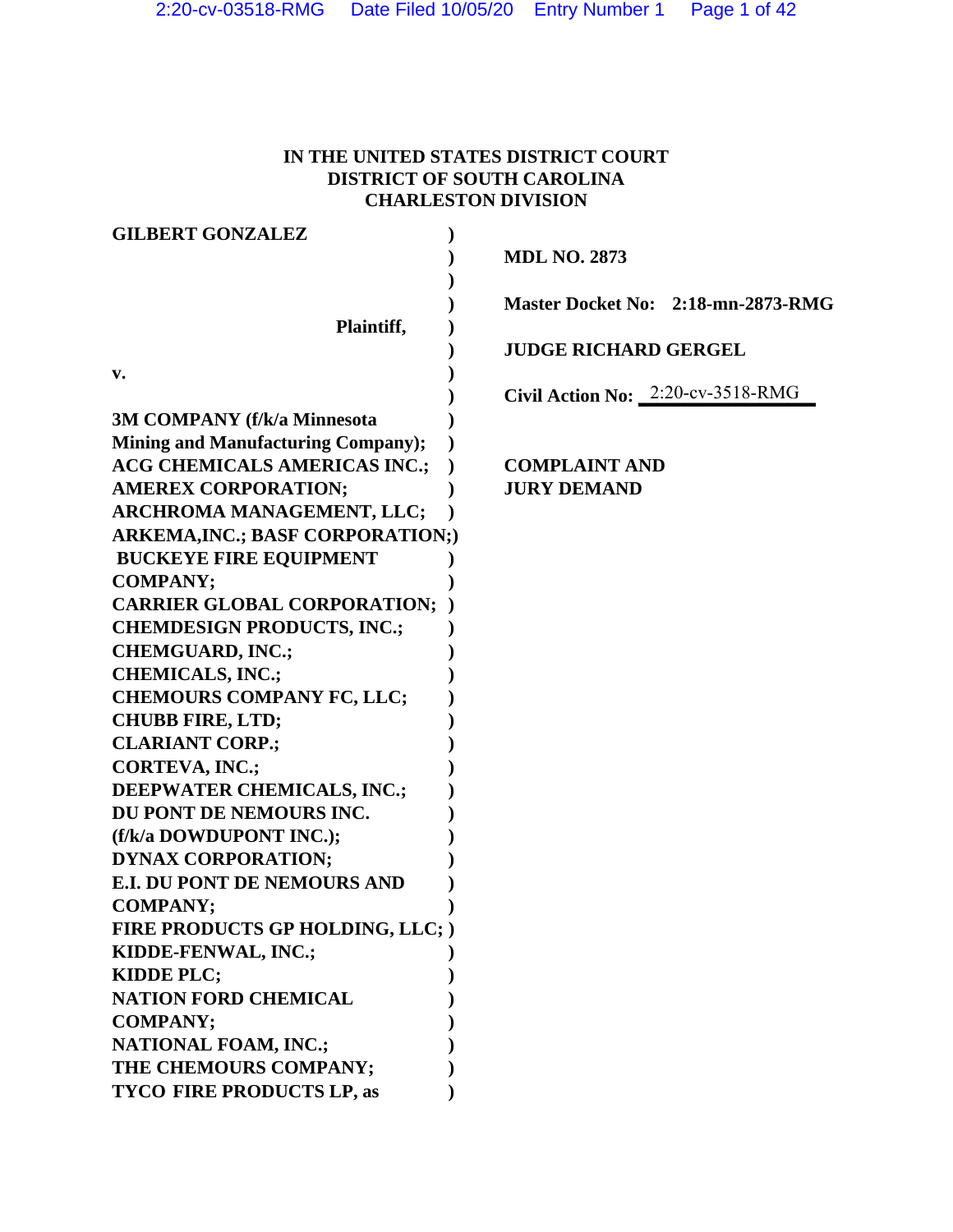**successor-in-interest to The Ansul ) Company; ) UNITED TECHNOLOGIES ) CORPORATION; ) UTC FIRE & SECURITY AMERICAS ) CORPORATION, INC. (f/k/a GE ) Interlogix, Inc.) ) ) Defendants. )**

# **COMPLAINT**

COMES NOW, the Plaintiff, by and through undersigned counsel, and alleges upon information and belief as follows:

# **INTRODUCTION**

1. Plaintiff brings this action for damages for personal injury resulting from exposure to aqueous film-forming foams ("AFFF") containing the toxic chemicals collectively known as per and polyfluoroalkyl substances ("PFAS"). PFAS includes, but is not limited to, perfluorooctanoic acid ("PFOA") and perfluorooctane sulfonic acid ("PFOS") and related chemicals including those that degrade to PFOA and/or PFOS.

2. AFFF is a specialized substance designed to extinguish petroleum-based fires. It has been used for decades by military and civilian firefighters to extinguish fires in training and in response to Class B fires.

3. Defendants collectively designed, marketed, developed, manufactured, distributed, released, trained users, produced instructional materials, promoted, sold, and/or otherwise released into the stream of commerce AFFF with knowledge that it contained highly toxic and bio persistent PFASs, which would expose end users of the product to the risks associated with PFAS. Further, defendants designed, marketed, developed, manufactured, distributed, released, trained users,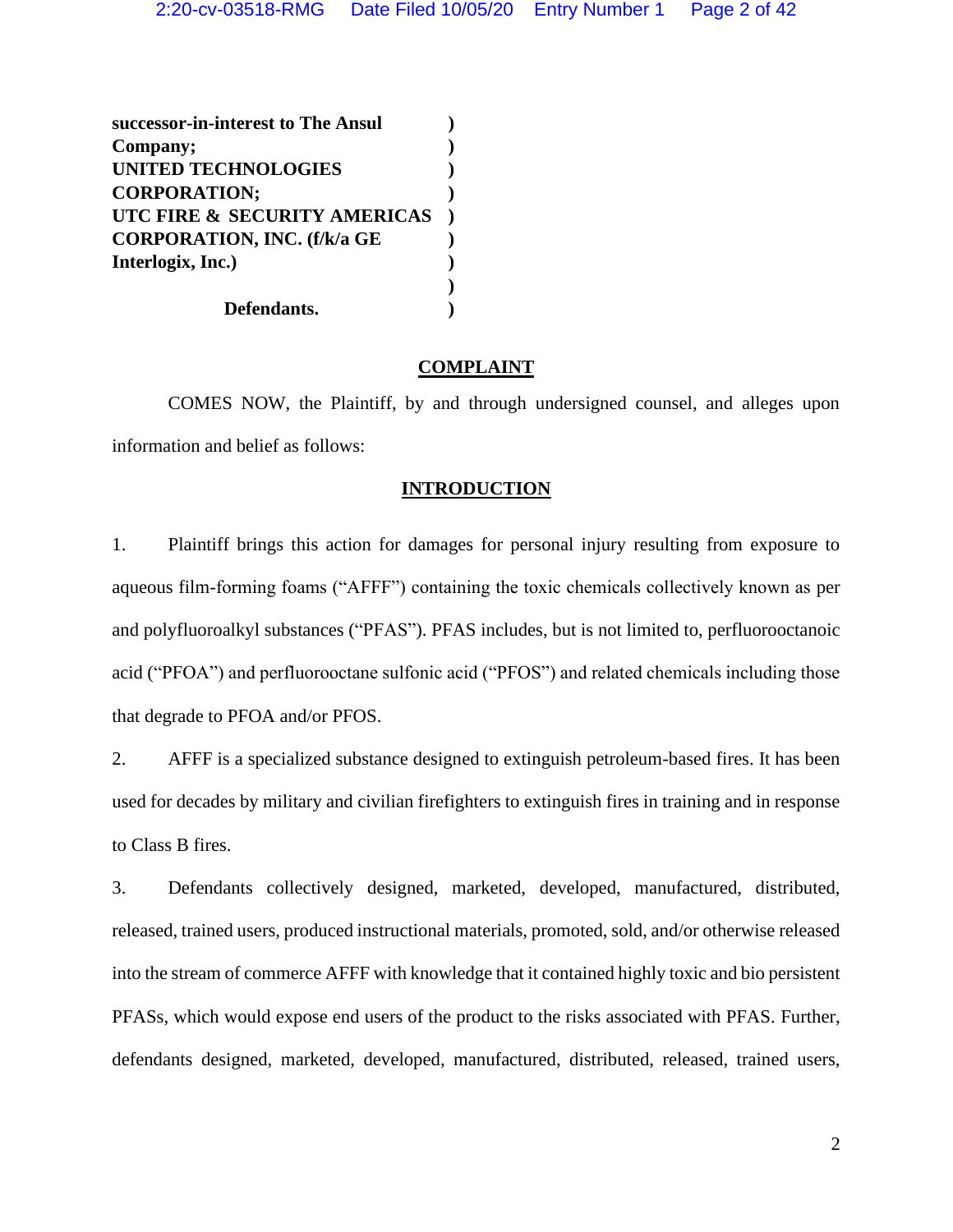produced instructional materials, promoted, sold and/or otherwise handled and/or used underlying chemicals and/or products added to AFFF which contained PFAS for use in firefighting.

4. PFAS binds to proteins in the blood of humans exposed to the material and remains and persists over long periods of time. Due to their unique chemical structure, PFAS accumulates in the blood and body of exposed individuals.

5. PFAS are highly toxic and carcinogenic chemicals. Defendants knew, or should have known, that PFAS remain in the human body while presenting significant health risks to humans.

6. Defendants' PFAS-containing AFFF products were used by the Plaintiff in their intended manner, without significant change in the products' condition. Plaintiff was unaware of the dangerous properties of the Defendants' AFFF products and relied on the Defendants' instructions as to the proper handling of the products. Plaintiff's consumption, inhalation and/or dermal absorption of PFAS from Defendant's AFFF products caused Plaintiff to develop the serious medical conditions and complications alleged herein.

7. Through this action, Plaintiff seeks to recover compensatory and punitive damages arising out of the permanent and significant damages sustained as a direct result of exposure to Defendants' AFFF products at various locations during the course of Plaintiff's training and firefighting activities. Plaintiff further seeks injunctive, equitable, and declaratory relief arising from the same.

#### **JURISIDICTION AND VENUE**

8. The jurisdiction of this Court is invoked pursuant to 28 U.S.C. §1332(a)(1), because the Plaintiff and Defendants are citizens of different states and the amount in controversy exceeds \$75,000.00, excluding interest and costs.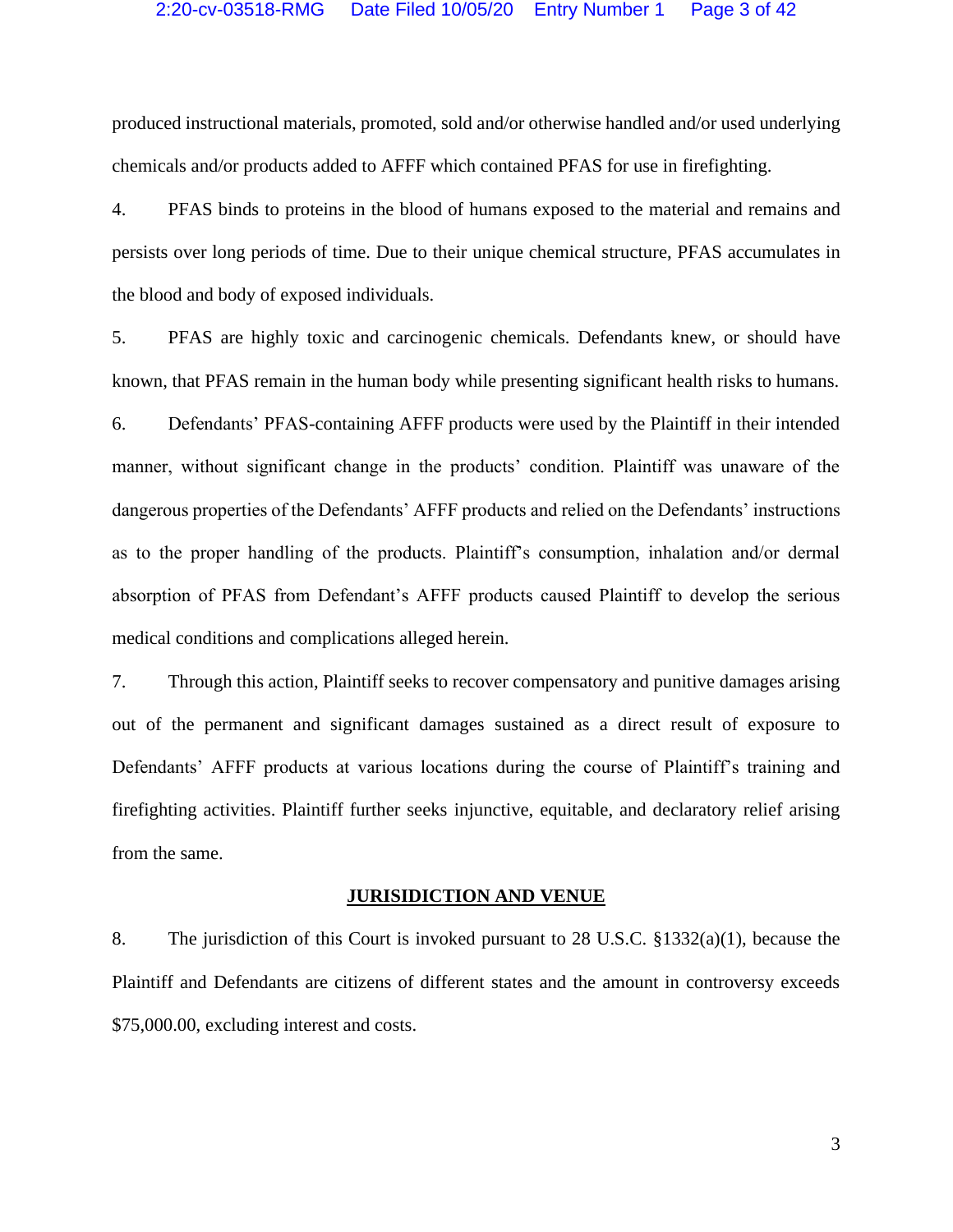9. Venue is proper in this District Court pursuant to this Court's Case Management Order ("CMO") No. 3. Plaintiff states that but for the Order permitting direct filing in the United States District Court for the District of South Carolina, Plaintiff would have filed this Complaint in the United States District Court for the Southern District of Texas. Further, in accordance with CMO 3, Plaintiff designates the United States District Court for the Southern District of Texas as the home venue. Venue is originally proper in the District Court pursuant to 28 U.S.C. §1391 because it is the judicial district in which Plaintiff was a resident and/or citizen, a substantial part of the events or omissions giving rise to the claims occurred, and Defendants conduct business within the district.

#### **PARTIES**

10. Gilbert Gonzalez ("Plaintiff") is a resident and citizen of Benavides, Texas. Plaintiff regularly used, and was thereby directly exposed to, AFFF in training and to extinguish fires during his working career as a military and/or civilian firefighter.

11. Plaintiff was diagnosed with Skin Cancer as a result of exposure to Defendants' AFFF products.

12. Defendants are designers, marketers, developers, manufacturers, distributors, releasers, instructors, promotors and sellers of PFAS-containing AFFF products or underlying PFAS containing chemicals used in AFFF production. The following Defendants, at all times relevant to this lawsuit, manufactured, designed, marketed, distributed, released, instructed, promoted and/or otherwise sold (directly or indirectly) PFAS-containing AFFF products to various locations for use in fighting Class B fires such that each Defendant knew or should have known said products would be delivered to areas for active use by Plaintiff during the course of training and firefighting activities.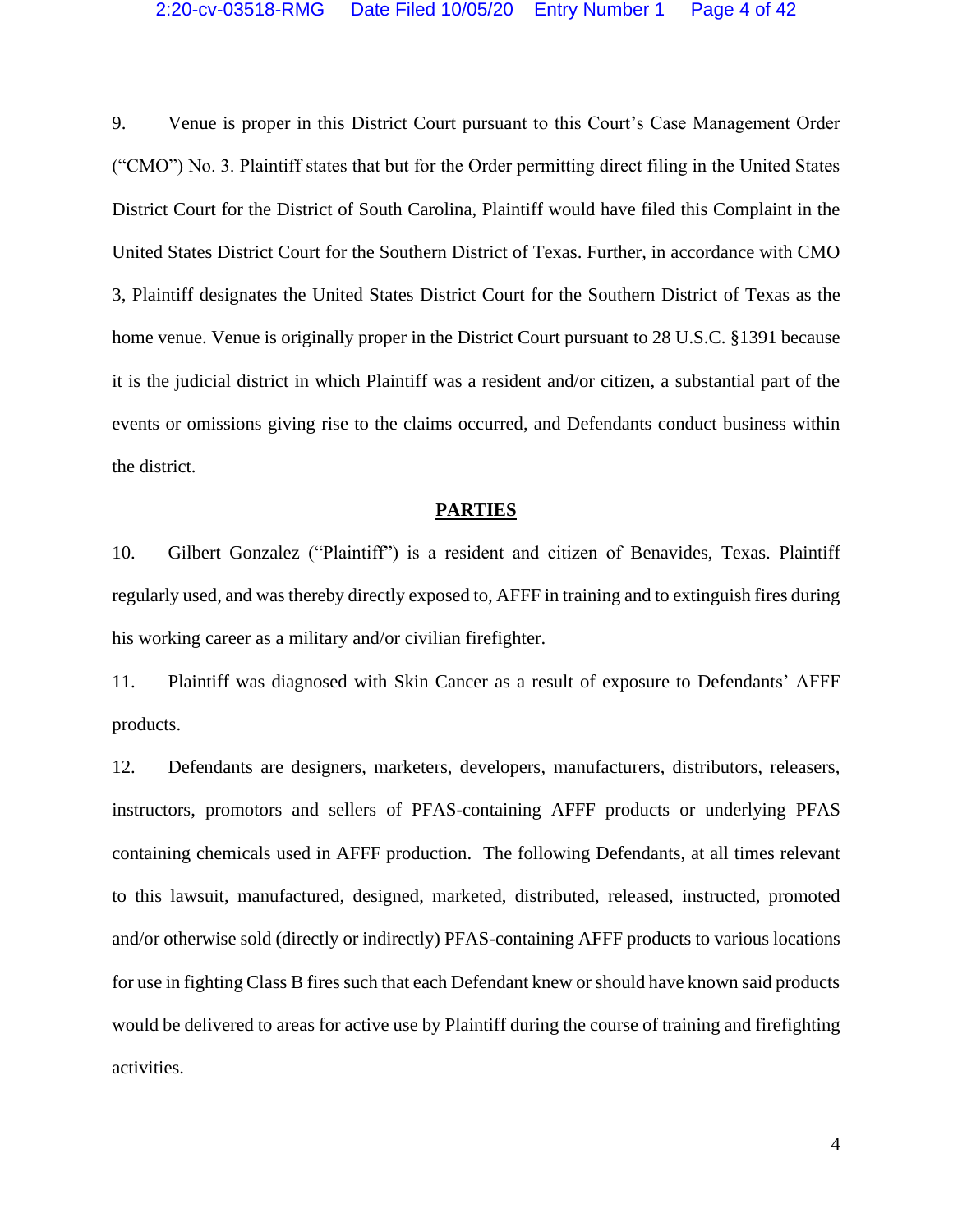13. Defendant, 3M Company, f/k/a Minnesota Mining and Manufacturing Company, ("3M"), is a Delaware corporation and does business throughout the United States. 3M has its principal place of business at 3M Center, St. Paul, Minnesota 55133.

14. 3M designed, marketed, developed, manufactured, distributed, released, trained users, produced instructional materials, promoted, sold and/or otherwise handled and/or used AFFF containing PFAS that are used in firefighting training and response exercises which are the subject of this Complaint. Further, defendant designed, marketed, developed, manufactured, distributed, released, trained users, produced instructional materials, promoted, sold and/or otherwise handled and/or used underlying chemicals and/or products added to AFFF which contained PFAS for use in firefighting.

15. Defendant AGC Chemicals Americas, Inc. ("ACG") is a Delaware corporation and does business throughout the United States. ACG has its principal place of business at 55 E. Uwchlan Ave., Suite 201, Exton, Pennsylvania 19341.

16. AGC designed, marketed, developed, manufactured, distributed, released, trained users, produced instructional materials, promoted, sold and/or otherwise handled and/or used AFFF containing PFAS that are used in firefighting training and response exercises which are the subject of this Complaint. Further, defendant designed, marketed, developed, manufactured, distributed, released, trained users, produced instructional materials, promoted, sold and/or otherwise handled and/or used underlying chemicals and/or products added to AFFF which contained PFAS for use in firefighting.

17. Defendant Amerex Corporation ("Amerex") is an Alabama corporation and does business throughout the United States. Amerex has its principal place of business at 7595 Gadsden Highway, Trussville, Alabama 35173.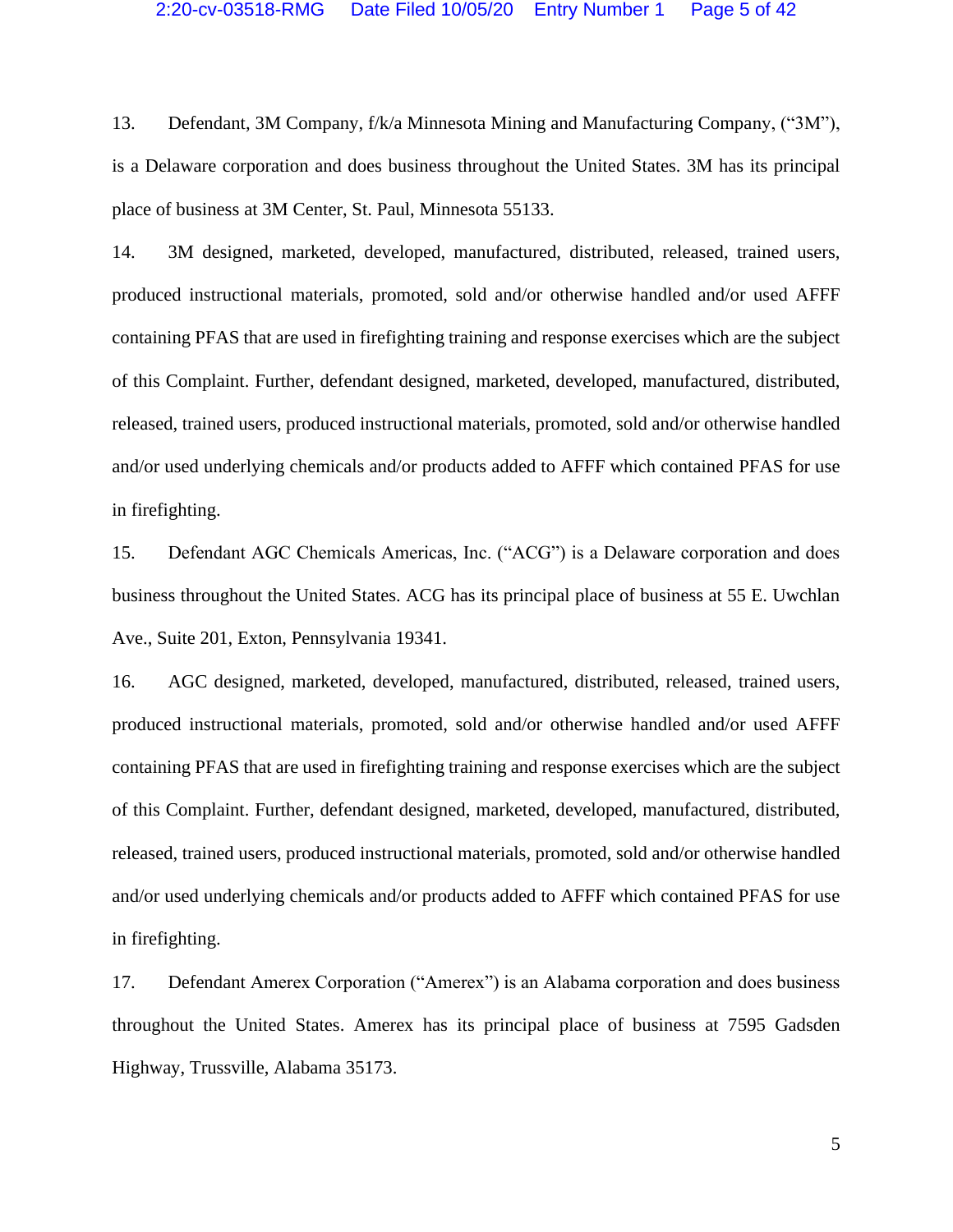18. Amerex designed, marketed, developed, manufactured, distributed, released, trained users, produced instructional materials, promoted, sold and/or otherwise handled and/or used AFFF containing PFAS that are used in firefighting training and response exercises which are the subject of this Complaint. Further, defendant designed, marketed, developed, manufactured, distributed, released, trained users, produced instructional materials, promoted, sold and/or otherwise handled and/or used underlying chemicals and/or products added to AFFF which contained PFAS for use in firefighting.

19. Defendant Archroma Management, LLC ("Archroma") is a foreign limited liability company, with offices at Neuhofstrasse 11, 4153 Reinach, Basel-Land, Switzerland. Upon information and belief, Archroma is registered in Switzerland. Upon information and belief, Archroma was formed in 2013 as part of the acquisition of Clariant Corporation's Textile Chemicals, Paper Specialities and Emulsions business by SK Capital Partners.

20. Archroma designed, marketed, developed, manufactured, distributed, released, trained users, produced instructional materials, promoted, sold and/or otherwise handled and/or used AFFF containing PFAS that are used in firefighting training and response exercises which are the subject of this Complaint. Further, defendant designed, marketed, developed, manufactured, distributed, released, trained users, produced instructional materials, promoted, sold and/or otherwise handled and/or used underlying chemicals and/or products added to AFFF which contained PFAS for use in firefighting.

21. Defendant Arkema, Inc. ("Arkema") is a Pennsylvania corporation and does business throughout the United States. Arkema has its principal place of business at 900 1<sup>st</sup> Avenue, King of Prussia, Pennsylvania 19406. Upon information and belief, assets of Arkema's fluorochemical business were purchased by Defendant Dupont in 2002.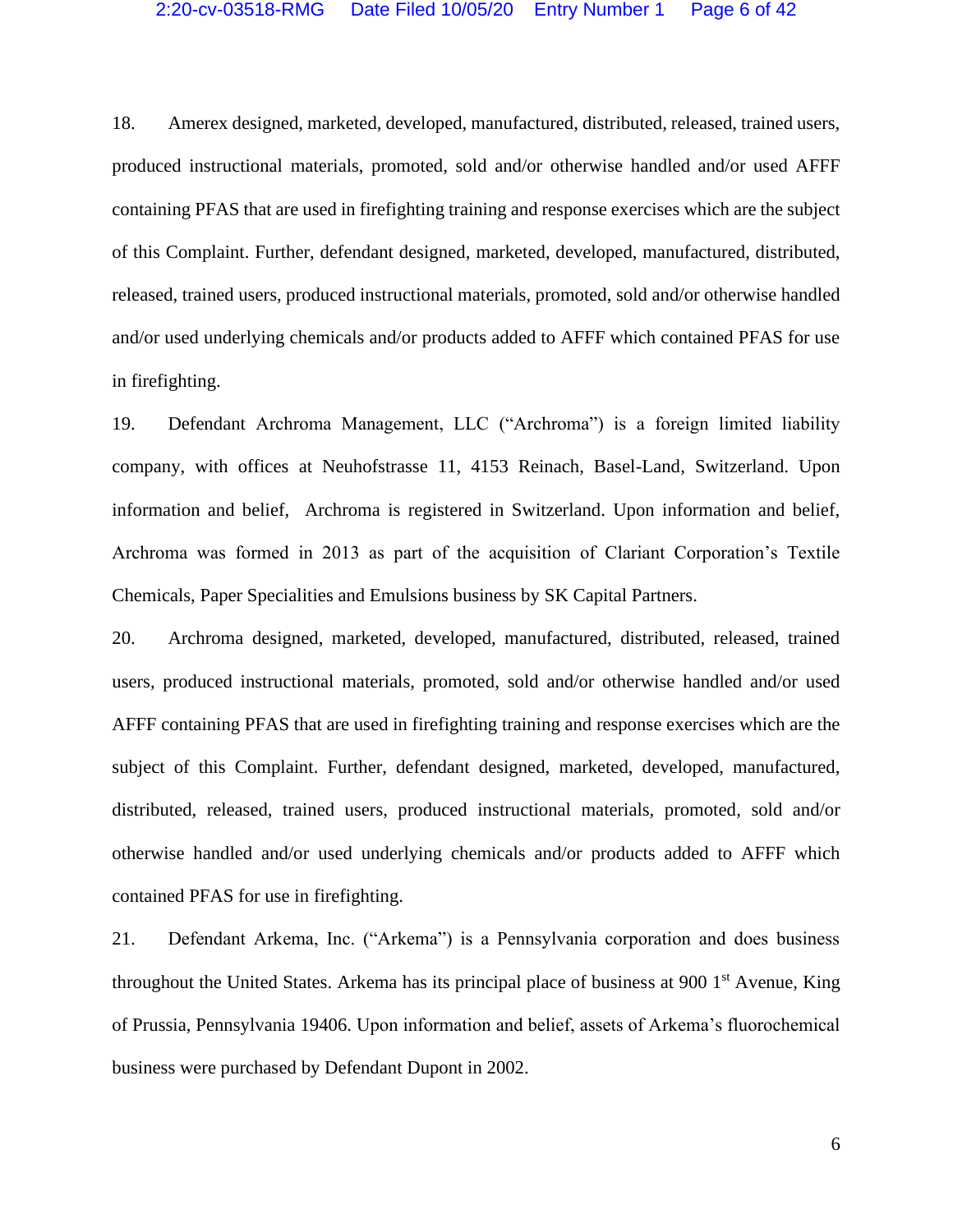22. Arkema designed, marketed, developed, manufactured, distributed, released, trained users, produced instructional materials, promoted, sold and/or otherwise handled and/or used AFFF containing PFAS that are used in firefighting training and response exercises which are the subject of this Complaint. Further, defendant designed, marketed, developed, manufactured, distributed, released, trained users, produced instructional materials, promoted, sold and/or otherwise handled and/or used underlying chemicals and/or products added to AFFF which contained PFAS for use in firefighting.

23. Defendant BASF Corporation ("BASF") is a Delaware corporation and does business throughout the United States. BASF has its principal place of business at 100 Park Avenue, Florham Park, New Jersey 07932.

24. BASF designed, marketed, developed, manufactured, distributed, released, trained users, produced instructional materials, promoted, sold and/or otherwise handled and/or used AFFF containing PFAS that are used in firefighting training and response exercises which are the subject of this Complaint. Further, defendant designed, marketed, developed, manufactured, distributed, released, trained users, produced instructional materials, promoted, sold and/or otherwise handled and/or used underlying chemicals and/or products added to AFFF which contained PFAS for use in firefighting.

25. Defendant Buckeye Fire Equipment Company ("Buckeye") is an Ohio corporation and does business throughout the United States. Buckeye has its principal place of business at 110 Kings Road, Mountain, North Carolina 28086.

26. Buckeye designed, marketed, developed, manufactured, distributed, released, trained users, produced instructional materials, sold and/or otherwise handled and/or used AFFF containing PFAS that are used in firefighting training and response exercises which are the subject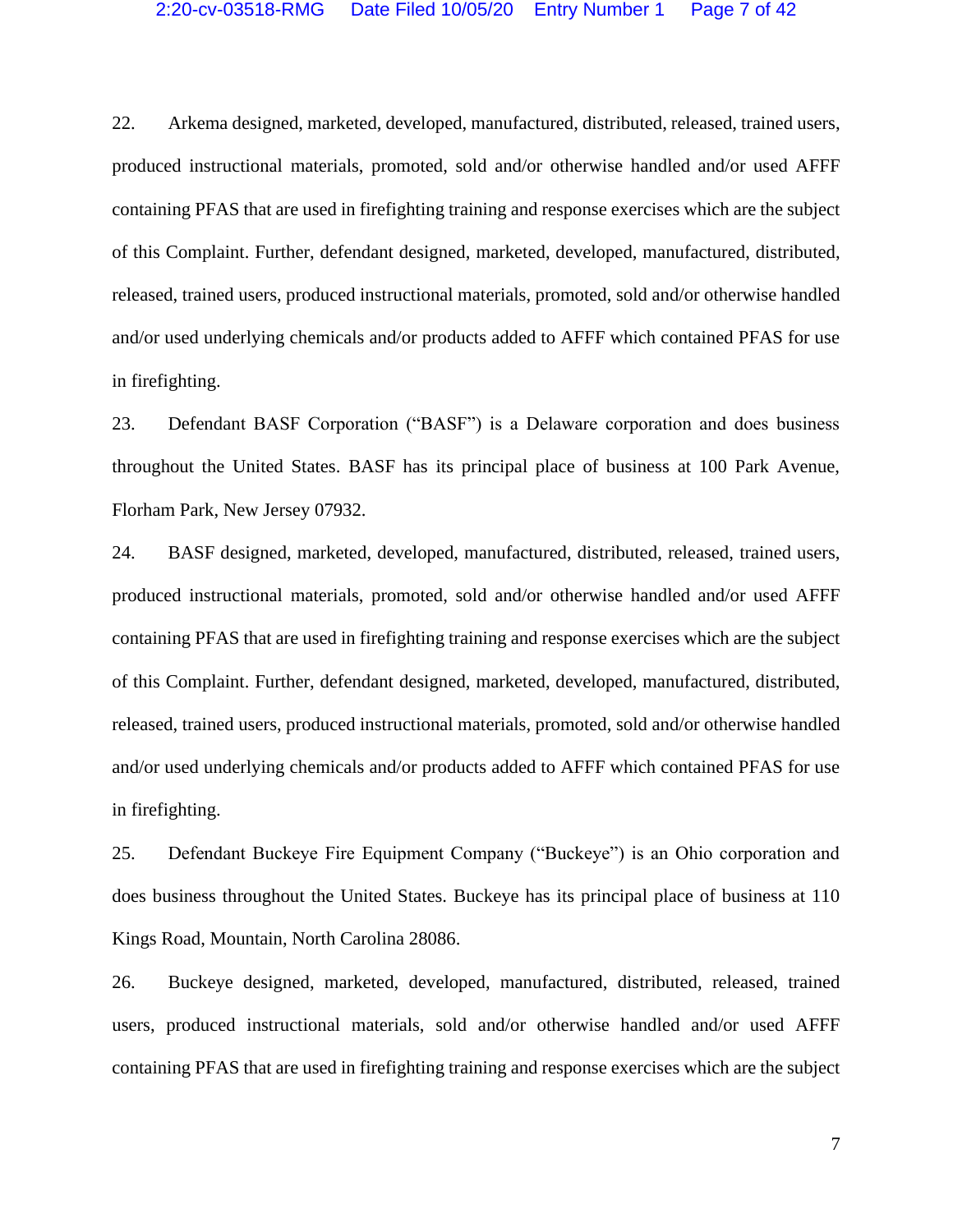# 2:20-cv-03518-RMG Date Filed 10/05/20 Entry Number 1 Page 8 of 42

of this Complaint. Further, defendant designed, marketed, developed, manufactured, distributed, released, trained users, produced instructional materials, promoted, sold and/or otherwise handled and/or used underlying chemicals and/or products added to AFFF which contained PFAS for use in firefighting.

27. Defendant Carrier Global Corporation ("Carrier") is a Delaware corporation and does business throughout the United States. Carrier has its principal place of business at 13995 Pasteur Boulevard, Palm Beach Gardens, Florida 33418. Upon information and belief, Carrier was formed in 2020 and is the parent company of Kidde-Fenwal, Inc., a manufacturer of AFFF.

28. Carrier designed, marketed, developed, manufactured, distributed, released, trained users, produced instructional materials, promoted, sold and/or otherwise handled and/or used AFFF containing PFAS that are used in firefighting training and response exercises which are the subject of this Complaint. Further, defendant designed, marketed, developed, manufactured, distributed, released, trained users, produced instructional materials, promoted, sold and/or otherwise handled and/or used underlying chemicals and/or products added to AFFF which contained PFAS for use in firefighting.

29. Defendant ChemDesign Products, Inc. ("ChemDesign") is a Texas corporation and does business throughout the United States. ChemDesign has its principal place of business at 2 Stanton Street, Marinette, Wisconsin 54143.

30. ChemDesign designed, marketed, developed, manufactured, distributed, released, trained users, produced instructional materials, promoted, sold and/or otherwise handled and/or used AFFF containing PFAS that are used in firefighting training and response exercises which are the subject of this Complaint. Further, defendant designed, marketed, developed, manufactured, distributed, released, trained users, produced instructional materials, promoted, sold and/or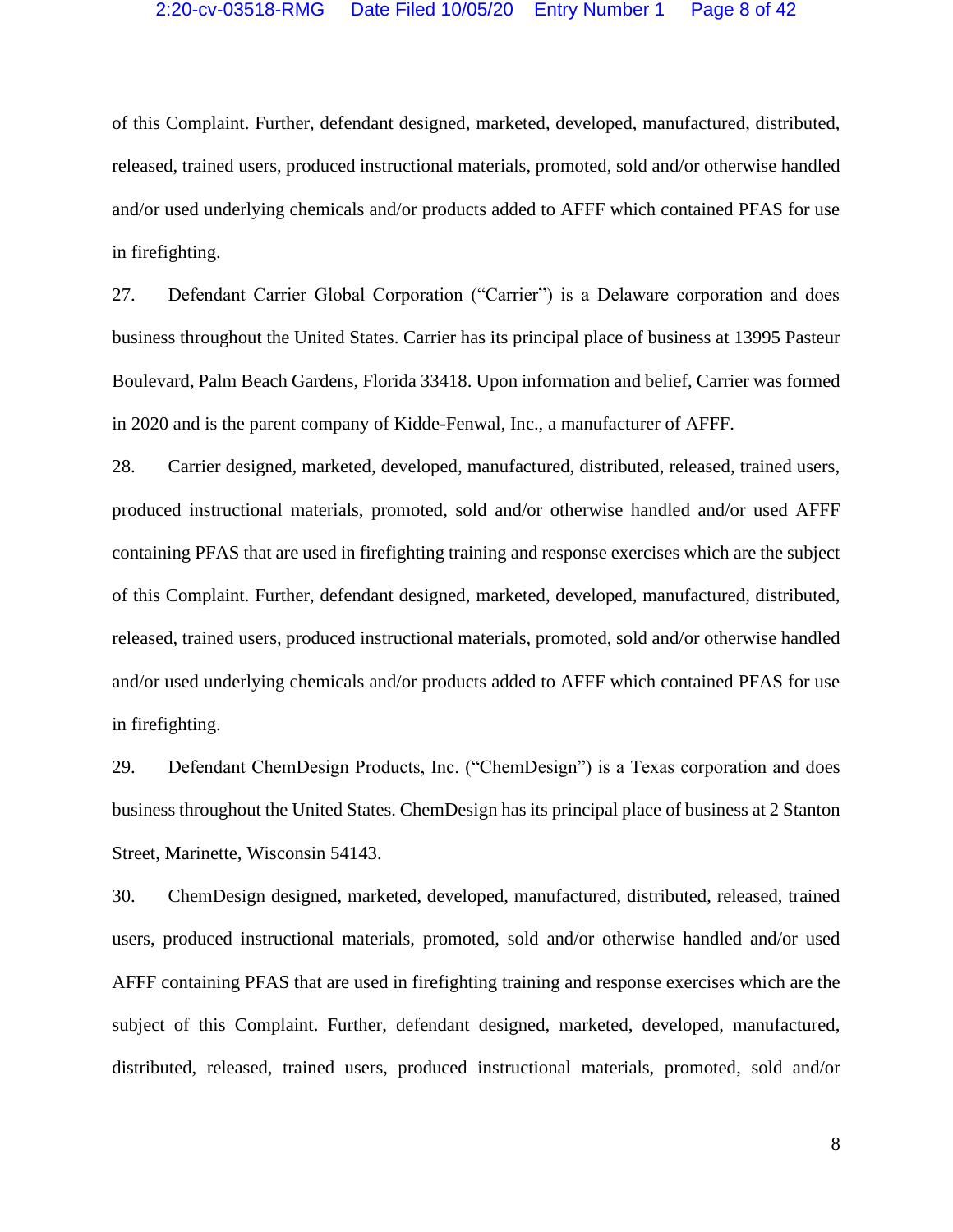# 2:20-cv-03518-RMG Date Filed 10/05/20 Entry Number 1 Page 9 of 42

otherwise handled and/or used underlying chemicals and/or products added to AFFF which contained PFAS for use in firefighting.

31. Defendant Chemguard, Inc. ("Chemguard") is a Wisconsin corporation and does business throughout the United States. Chemguard has its principal place of business at One Stanton Street, Marinette, Wisconsin 54143.

32. Chemguard designed, marketed, developed, manufactured, distributed, released, trained users, produced instructional materials, sold and/or otherwise handled and/or used AFFF containing PFAS that are used in firefighting training and response exercises which are the subject of this Complaint. Further, defendant designed, marketed, developed, manufactured, distributed, released, trained users, produced instructional materials, promoted, sold and/or otherwise handled and/or used underlying chemicals and/or products added to AFFF which contained PFAS for use in firefighting.

33. Defendant Chemicals, Inc. ("Chemicals") is a Texas corporation and does business throughout the United States. Chemicals has its principal place of business at 12321 Hatcherville Road, Baytown, Texas 77521.

34. Chemicals designed, marketed, developed, manufactured, distributed, released, trained users, produced instructional materials, promoted, sold and/or otherwise handled and/or used AFFF containing PFAS that are used in firefighting training and response exercises which are the subject of this Complaint. Further, defendant designed, marketed, developed, manufactured, distributed, released, trained users, produced instructional materials, promoted, sold and/or otherwise handled and/or used underlying chemicals and/or products added to AFFF which contained PFAS for use in firefighting.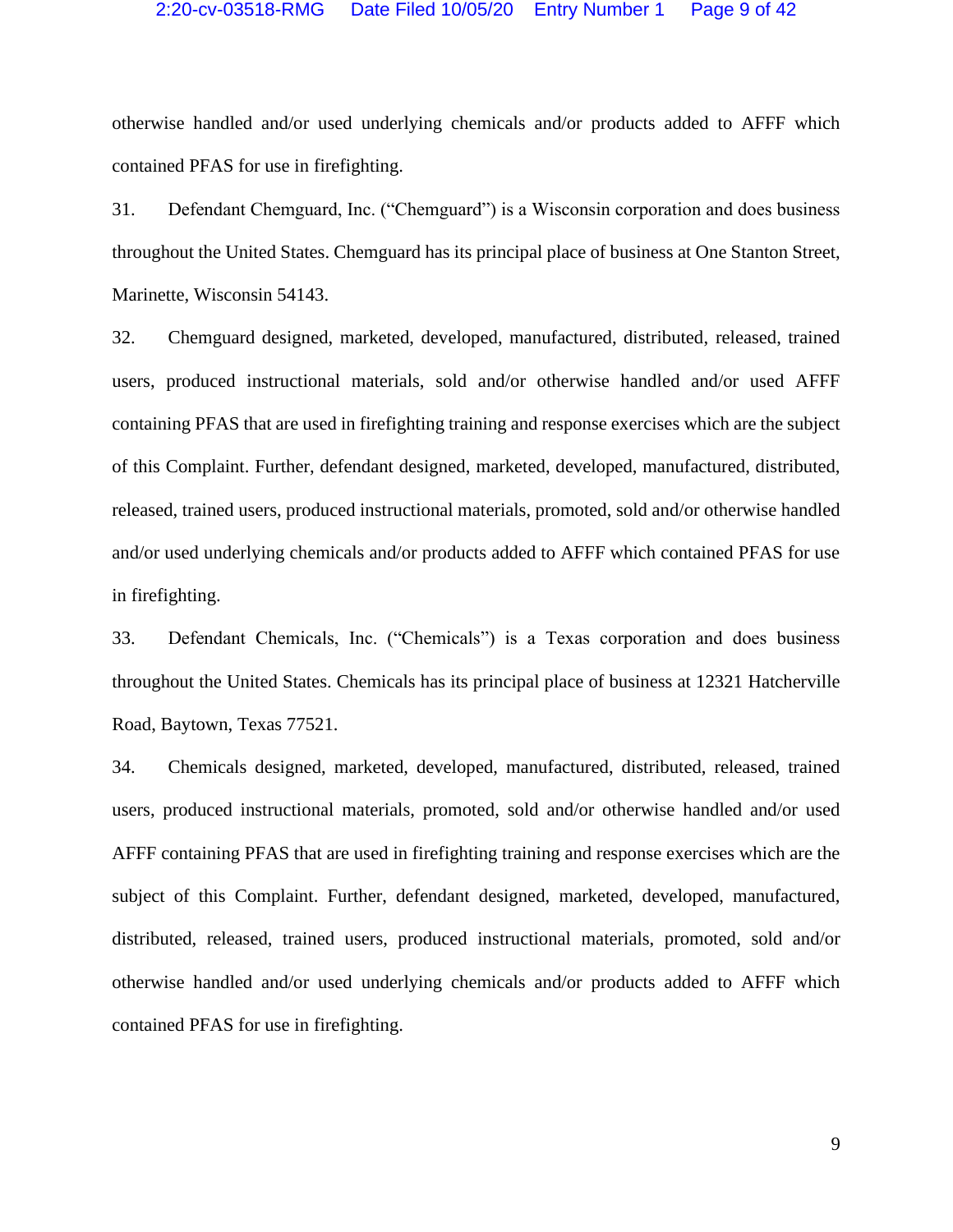35. Defendant Chemours Company FC, LLC ("Chemours FC"), is a Delaware corporation and does business throughout the United States. Chemours has its principal place of business at 1007 Market Street, Wilmington, Delaware 19899. Chemours FC is a subsidiary of The Chemours Company.

36. Chemours FC designed, marketed, developed, manufactured, distributed, released, trained users, produced instructional materials, sold, and/or otherwise handled and/or used AFFF containing PFAS that are the subject of this Complaint. Further, defendant designed, marketed, developed, manufactured, distributed, released, trained users, produced instructional materials, promoted, sold and/or otherwise handled and/or used underlying chemicals and/or products added to AFFF which contained PFAS for use in firefighting.

37. Defendant Chubb Fire, Ltd. ("Chubb") is a foreign private limited company, with offices at Littleton Road, Ashford, Middlesex, United Kingdom TW15 1TZ. Upon information and belief, Chubb is registered in the United Kingdom with a registered number of 134210. Upon information and belief, Chubb is or has been composed of different subsidiaries and/or divisions, including but not limited to, Chubb Fire & Security Ltd., Chubb Security, PLC, Red Hawk Fire & Security, LLC, and/or Chubb National Foam, Inc.

38. Chubb Fire designed, marketed, developed, manufactured, distributed, released, trained users, produced instructional materials, sold, and/or otherwise handled and/or used AFFF containing PFAS that are the subject of this Complaint. Further, defendant designed, marketed, developed, manufactured, distributed, released, trained users, produced instructional materials, promoted, sold and/or otherwise handled and/or used underlying chemicals and/or products added to AFFF which contained PFAS for use in firefighting.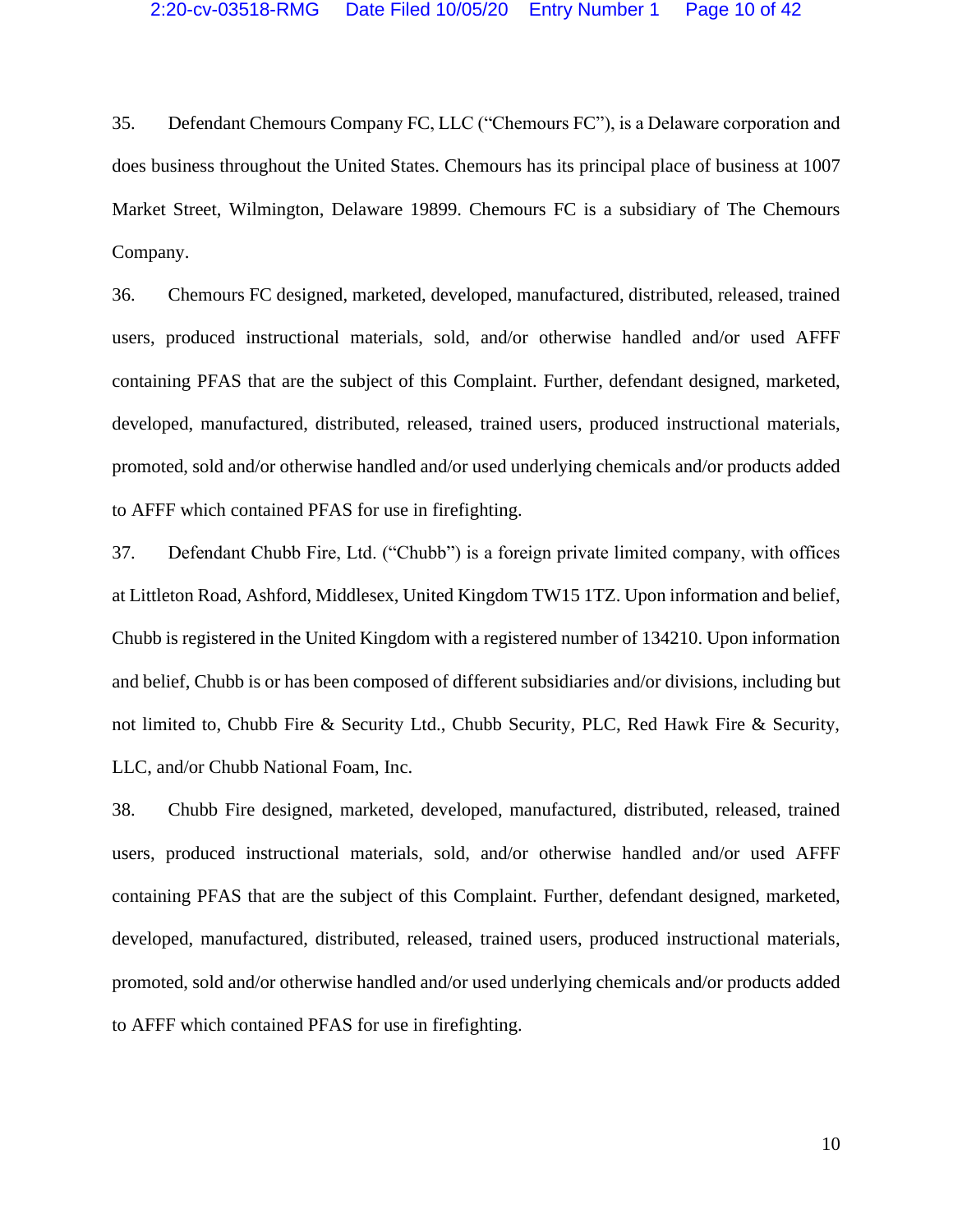# 2:20-cv-03518-RMG Date Filed 10/05/20 Entry Number 1 Page 11 of 42

39. Defendant Clariant Corporation ("Clariant") is a New York corporation and does business throughout the United States. Clariant has its principal place of business at 4000 Monroe Road, Charlotte, North Carolina 28205.

40. Clariant designed, marketed, developed, manufactured, distributed, released, trained users, produced instructional materials, promoted, sold and/or otherwise handled and/or used AFFF containing PFAS that are used in firefighting training and response exercises which are the subject of this Complaint. Further, defendant designed, marketed, developed, manufactured, distributed, released, trained users, produced instructional materials, promoted, sold and/or otherwise handled and/or used underlying chemicals and/or products added to AFFF which contained PFAS for use in firefighting.

41. Defendant Corteva, Inc. ("Corteva") is a Delaware Corporation that conducts business throughout the United States. Its principal place of business is Chestnut Run Plaza 735, Wilmington, Delaware 19805. Corteva is the successor-in-interest to Dupont Chemical Solutions Enterprise.

42. Corteva designed, marketed, developed, manufactured, distributed, released, trained users, produced instructional materials, sold, and/or otherwise handled and/or used AFFF containing PFAS that are the subject of this Complaint. Further, defendant designed, marketed, developed, manufactured, distributed, released, trained users, produced instructional materials, promoted, sold and/or otherwise handled and/or used underlying chemicals and/or products added to AFFF which contained PFAS for use in firefighting.

43. Defendant Deepwater Chemicals, Inc. ("Deepwater") is a Delaware corporation and does business throughout the United States. Deepwater's principal place of business is at 196122 E County Road 735, Woodward, Oklahoma 73801.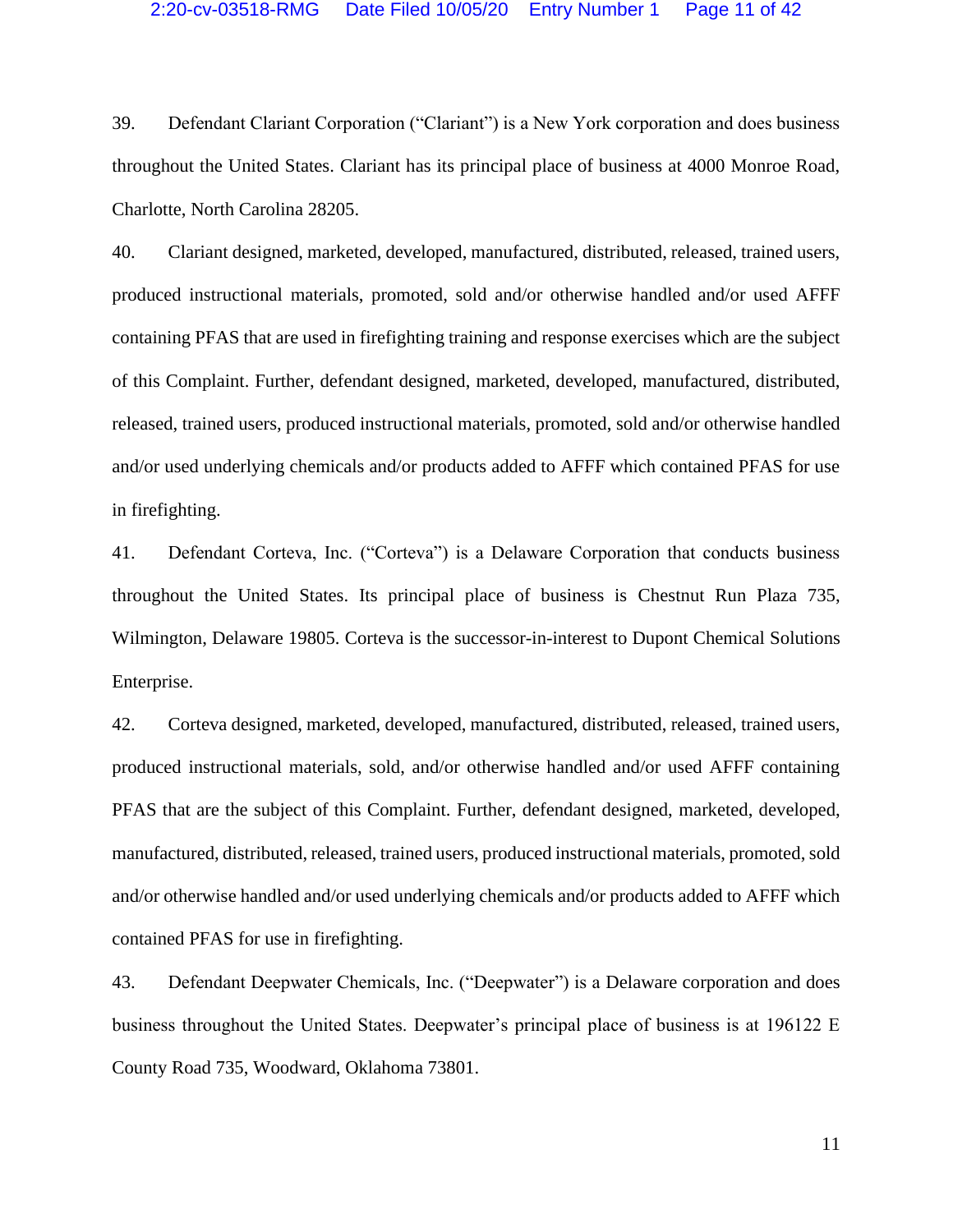## 2:20-cv-03518-RMG Date Filed 10/05/20 Entry Number 1 Page 12 of 42

44. Deepwater designed, marketed, developed, manufactured, distributed, released, trained users, produced instructional materials, promoted, sold and/or otherwise handled and/or used AFFF containing PFAS that are used in firefighting training and response exercises which are the subject of this Complaint. Further, defendant designed, marketed, developed, manufactured, distributed, released, trained users, produced instructional materials, promoted, sold and/or otherwise handled and/or used underlying chemicals and/or products added to AFFF which contained PFAS for use in firefighting.

45. Defendant Du Pont de Nemours Inc. (f/k/a DowDuPont, Inc.) ("DowDuPont"), is a Delaware corporation and does business throughout the United States. DowDuPont, has its principal place of business at 1007 Market Street, Wilmington, Delaware 19899 and 2211 H.H. Dow Way, Midland, Michigan 48674. DowDupont was created in 2015 to transfer Chemours and DuPont liabilities for manufacturing and distributing flurosurfactants to AFFF manufacturers.

46. DowDuPont designed, marketed, developed, manufactured, distributed, released, trained users, produced instructional materials, sold, and/or otherwise handled and/or used AFFF containing PFAS that are the subject of this Complaint. Further, defendant designed, marketed, developed, manufactured, distributed, released, trained users, produced instructional materials, promoted, sold and/or otherwise handled and/or used underlying chemicals and/or products added to AFFF which contained PFAS for use in firefighting.

47. Defendant Dynax Corporation ("Dynax") is a New York corporation that conducts business throughout the United States. Its principal place of business is 103 Fairview Park Drive, Elmsford, New York, 10523-1544.

48. Dynax designed, marketed, developed, manufactured, distributed, released, trained users, produced instructional materials, sold, and/or otherwise handled and/or used AFFF containing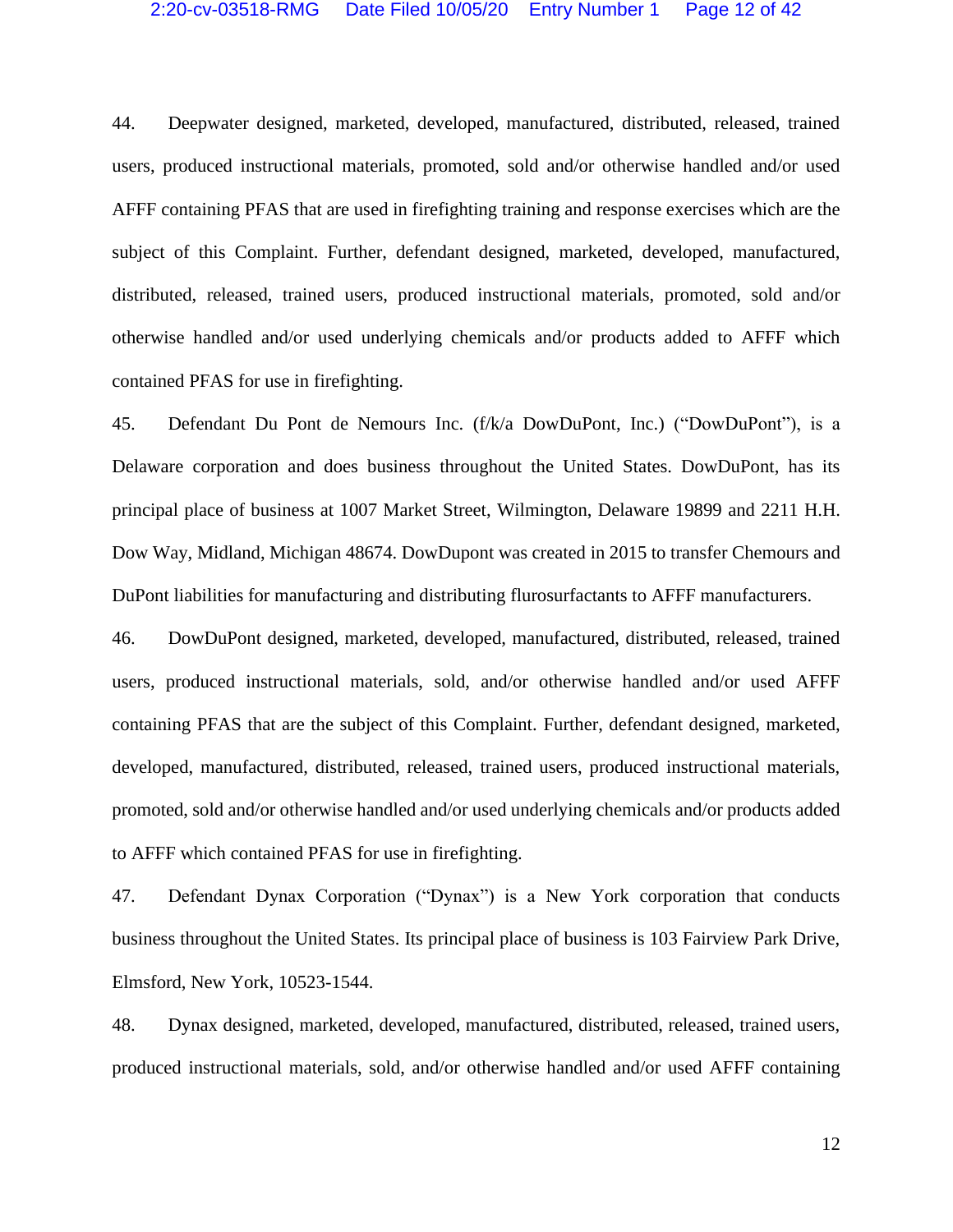# 2:20-cv-03518-RMG Date Filed 10/05/20 Entry Number 1 Page 13 of 42

PFAS that are the subject of this Complaint. Further, defendant designed, marketed, developed, manufactured, distributed, released, trained users, produced instructional materials, promoted, sold and/or otherwise handled and/or used underlying chemicals and/or products added to AFFF which contained PFAS for use in firefighting.

49. Defendant E. I. du Pont de Nemours and Company ("DuPont"), is a Delaware corporation and does business throughout the United States. DuPont has its principal place of business at 1007 Market Street, Wilmington, Delaware 19898.

50. DuPont designed, marketed, developed, manufactured, distributed, released, trained users, produced instructional materials, sold, and/or otherwise handled and/or used AFFF containing PFAS that are the subject of this Complaint. Further, defendant designed, marketed, developed, manufactured, distributed, released, trained users, produced instructional materials, promoted, sold and/or otherwise handled and/or used underlying chemicals and/or products added to AFFF which contained PFAS for use in firefighting.

51. Defendant Fire Products GP Holding, LLC ("Fire Products GP") is a Delaware corporation that conducts business throughout the United States. Its principal place of business is The Corporation Trust Co., Corporation Trust Center, 1209 Orange Street, Wilmington, Delaware 19801. Upon information and belief, Fire Products GP is a minority shareholder of Tyco Fire Products LP.

52. Fire Products GP designed, marketed, developed, manufactured, distributed, released, trained users, produced instructional materials, sold, and/or otherwise handled and/or used AFFF containing PFAS that are the subject of this Complaint. Further, defendant designed, marketed, developed, manufactured, distributed, released, trained users, produced instructional materials,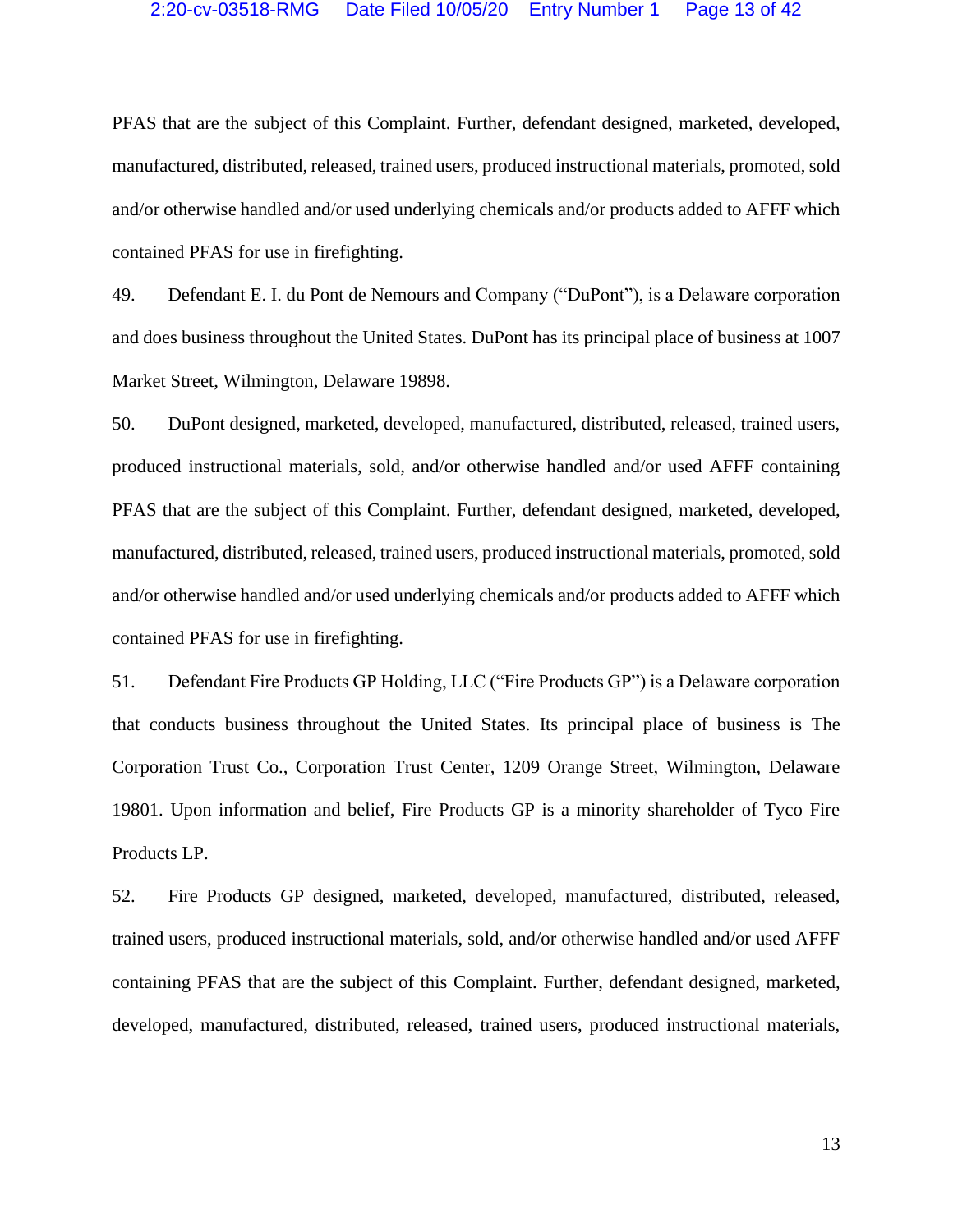# 2:20-cv-03518-RMG Date Filed 10/05/20 Entry Number 1 Page 14 of 42

promoted, sold and/or otherwise handled and/or used underlying chemicals and/or products added to AFFF which contained PFAS for use in firefighting.

53. Defendant Kidde-Fenwal, Inc. ("Kidde-Fenwal") is a corporation organized under the laws of the State of Delaware and does business throughout the United States. Kidde-Fenwal has its principal place of business at One Financial Plaza, Hartford, Connecticut 06101. Kidde-Fenwal is the successor-in-interest to Kidde Fire Fighting, Inc. (f/k/a Chubb National Foam, Inc. f/k/a National Foam System, Inc.) (collectively, "Kidde/Kidde Fire").

54. Kidde-Fenwal designed, marketed, developed, manufactured, distributed, released, trained users, produced instructional materials, sold, and/or otherwise handled and/or used AFFF containing PFAS that are the subject of this Complaint. Further, defendant designed, marketed, developed, manufactured, distributed, released, trained users, produced instructional materials, promoted, sold and/or otherwise handled and/or used underlying chemicals and/or products added to AFFF which contained PFAS for use in firefighting.

55. Defendant Kidde P.L.C., Inc. ("Kidde P.L.C.") is a foreign corporation organized and existing under the laws of the State of Delaware and does business throughout the United States. Kidde P.L.C. has its principal place of business at One Carrier Place, Farmington, Connecticut 06034. Upon information and belief, Kidde PLC was formerly known as Williams Holdings, Inc. and/or Williams US, Inc.

56. Kidde P.L.C. designed, marketed, developed, manufactured, distributed, released, trained users, produced instructional materials, sold, and/or otherwise handled and/or used AFFF containing PFAS that are the subject of this Complaint. Further, defendant designed, marketed, developed, manufactured, distributed, released, trained users, produced instructional materials,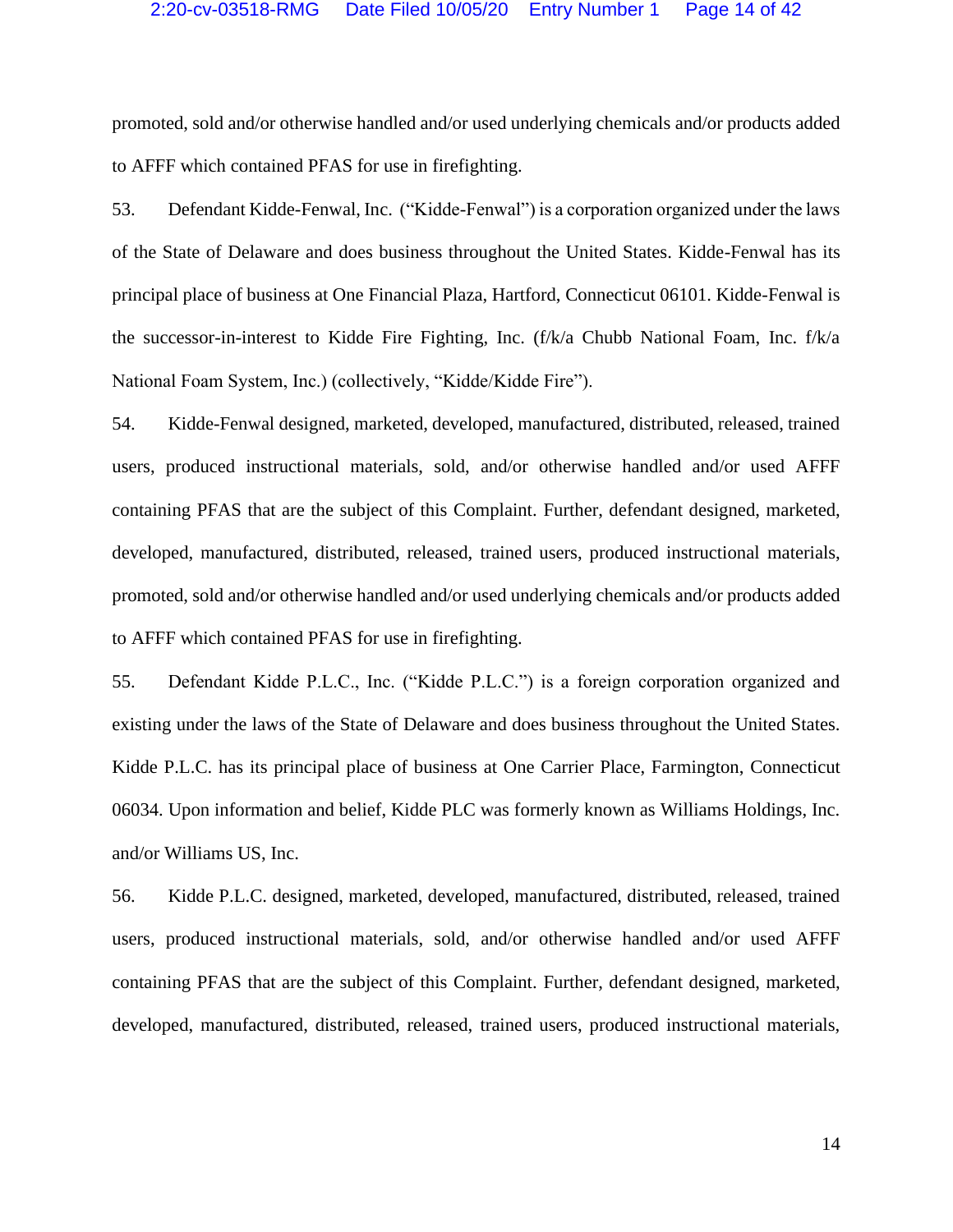# 2:20-cv-03518-RMG Date Filed 10/05/20 Entry Number 1 Page 15 of 42

promoted, sold and/or otherwise handled and/or used underlying chemicals and/or products added to AFFF which contained PFAS for use in firefighting.

57. Defendant Nation Ford Chemical Company ("Nation Ford") is a South Carolina company and does business throughout the United States. Nation Ford has its principal place of business at 2300 Banks Street, Fort Mill, South Carolina 29715.

58. Nation Ford designed, marketed, developed, manufactured, distributed, released, trained users, produced instructional materials, sold, and/or otherwise handled and/or used AFFF containing PFAS that are the subject of this Complaint. Further, defendant designed, marketed, developed, manufactured, distributed, released, trained users, produced instructional materials, promoted, sold and/or otherwise handled and/or used underlying chemicals and/or products added to AFFF which contained PFAS for use in firefighting.

59. Defendant National Foam, Inc. ("National Foam") is a Delaware corporation and does business throughout the United States. National Foam has its principal place of business at 141 Junny Road, Angier, North Carolina, 27501.

60. National Foam designed, marketed, developed, manufactured, distributed, released, trained users, produced instructional materials, sold and/or otherwise handled and/or used AFFF containing PFAS that are used in firefighting training and response exercises which are the subject of this Complaint. Further, defendant designed, marketed, developed, manufactured, distributed, released, trained users, produced instructional materials, promoted, sold and/or otherwise handled and/or used underlying chemicals and/or products added to AFFF which contained PFAS for use in firefighting.

61. Defendant The Chemours Company ("Chemours"), is a Delaware corporation and does business throughout the United States. Chemours has its principal place of business 1007 Market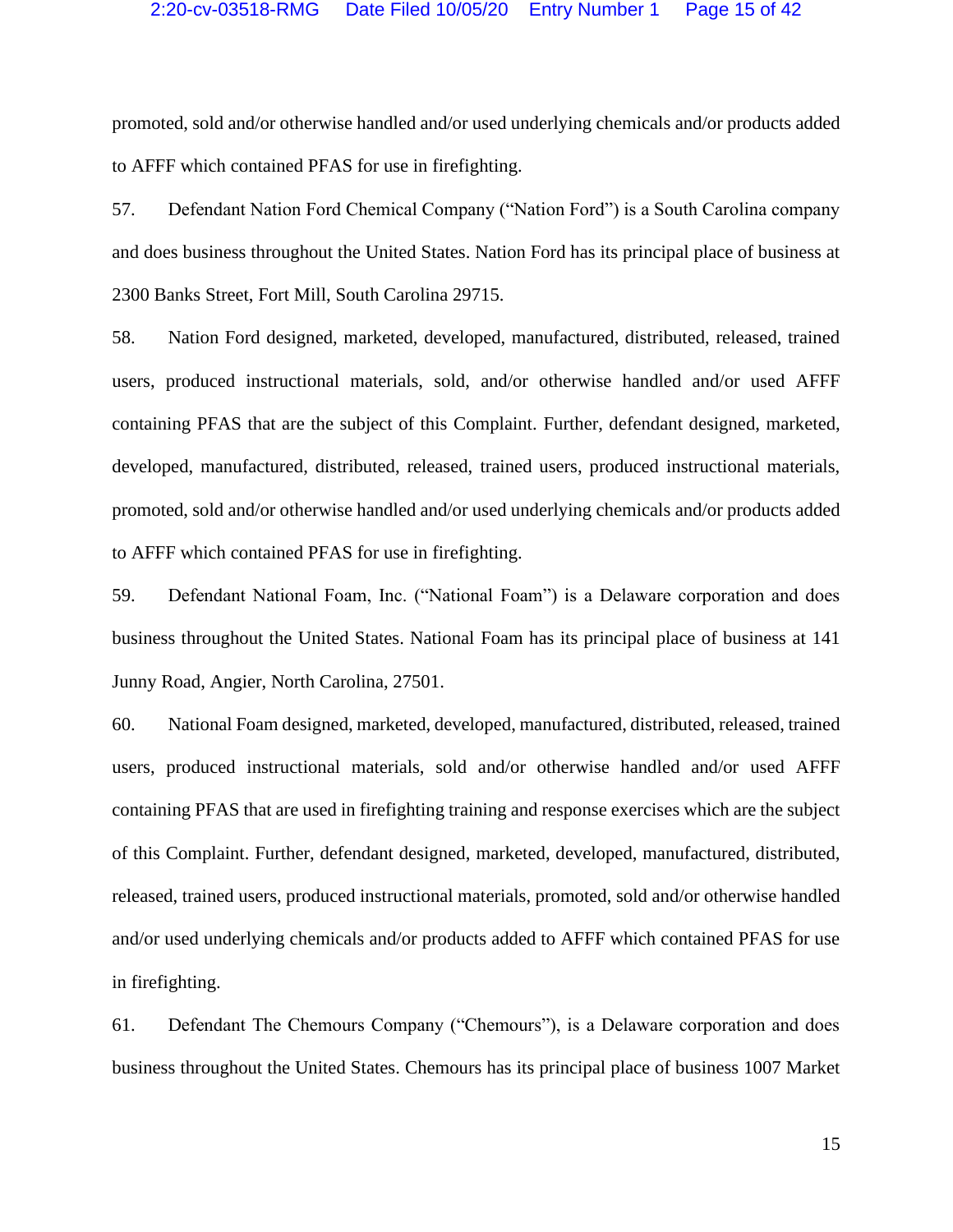Street, Wilmington, Delaware 19898. Upon information and belief, Chemours was spun off from DuPont in 2015 to assume PFAS related liabilities.

62. Chemours designed, marketed, developed, manufactured, distributed, released, trained users, produced instructional materials, sold, and/or otherwise handled and/or used AFFF containing PFAS that are the subject of this Complaint. Further, defendant designed, marketed, developed, manufactured, distributed, released, trained users, produced instructional materials, promoted, sold and/or otherwise handled and/or used underlying chemicals and/or products added to AFFF which contained PFAS for use in firefighting.

63. Defendant Tyco Fire Products, LP, as successor-in-interest to The Ansul Company ("Tyco"), is a Delaware limited partnership and does business throughout the United States. Tyco has its principal place of business at 1400 Pennbrook Parkway, Lansdale, Pennsylvania 19466. Tyco manufactured and currently manufactures the Ansul brand of products, including Ansul brand AFFF containing PFAS.

64. Tyco is the successor in interest to the corporation formerly known as The Ansul Company ("Ansul"). At all times relevant, Tyco/Ansul designed, marketed, developed, manufactured, distributed released, trained users, produced instructional materials, sold and/or otherwise handled and/or used AFFF containing PFAS that are used in firefighting training and response exercises which are the subject of this Complaint. Further, defendant designed, marketed, developed, manufactured, distributed, released, trained users, produced instructional materials, promoted, sold and/or otherwise handled and/or used underlying chemicals and/or products added to AFFF which contained PFAS for use in firefighting.

65. Defendant United Technologies Corporation ("United Technologies") is a foreign corporation organized and existing under the laws of the State of Delaware and does business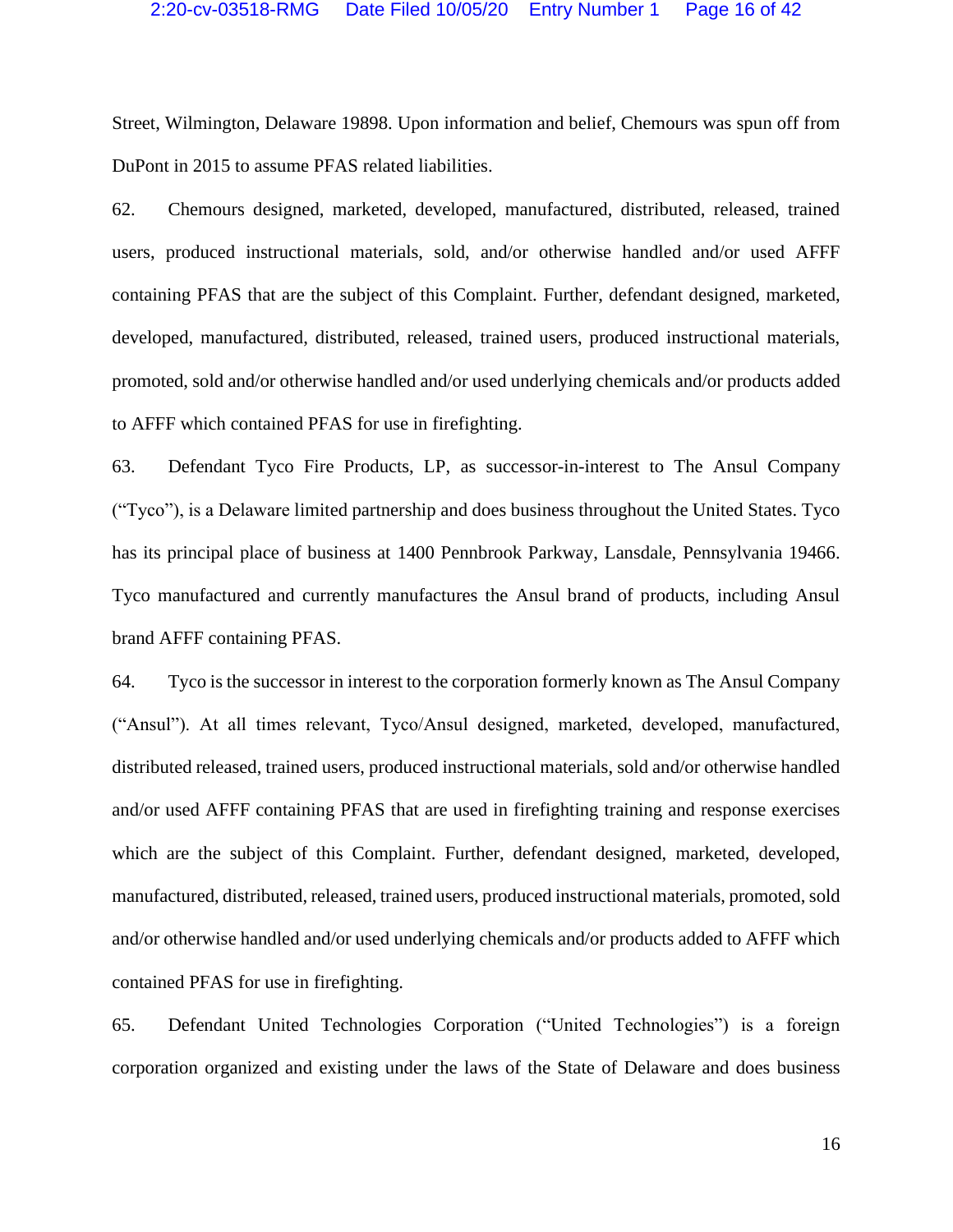# 2:20-cv-03518-RMG Date Filed 10/05/20 Entry Number 1 Page 17 of 42

throughout the United States. United Technologies has its principal place of business at 8 Farm Springs Road, Farmington, Connecticut 06032.

66. United Technologies designed, marketed, developed, manufactured, distributed, released, trained users, produced instructional materials, sold, and/or otherwise handled and/or used AFFF containing PFAS that are the subject of this Complaint. Further, defendant designed, marketed, developed, manufactured, distributed, released, trained users, produced instructional materials, promoted, sold and/or otherwise handled and/or used underlying chemicals and/or products added to AFFF which contained PFAS for use in firefighting.

67. Defendant UTC Fire & Security Americas Corporation, Inc. (f/k/a GE Interlogix, Inc.) ("UTC") is a North Carolina corporation and does business throughout the United States. UTC has principal place of business at 3211 Progress Drive, Lincolnton, North Carolina 28092. Upon information and belief, Kidde-Fenwal, Inc. is part of the UTC Climate Control & Security unit of United Technologies Corporation.

68. UTC designed, marketed, developed, manufactured, distributed, released, trained users, produced instructional materials, sold, and/or otherwise handled and/or used AFFF containing PFAS that are the subject of this Complaint. Further, defendant designed, marketed, developed, manufactured, distributed, released, trained users, produced instructional materials, promoted, sold and/or otherwise handled and/or used underlying chemicals and/or products added to AFFF which contained PFAS for use in firefighting.

69. When reference is made in this Complaint to any act or omission of any of the Defendants, it shall be deemed that the officers, directors, agents, employees, or representatives of the Defendants committed or authorized such act or omission, or failed to adequately supervise or properly control or direct their employees while engaged in the management, direction,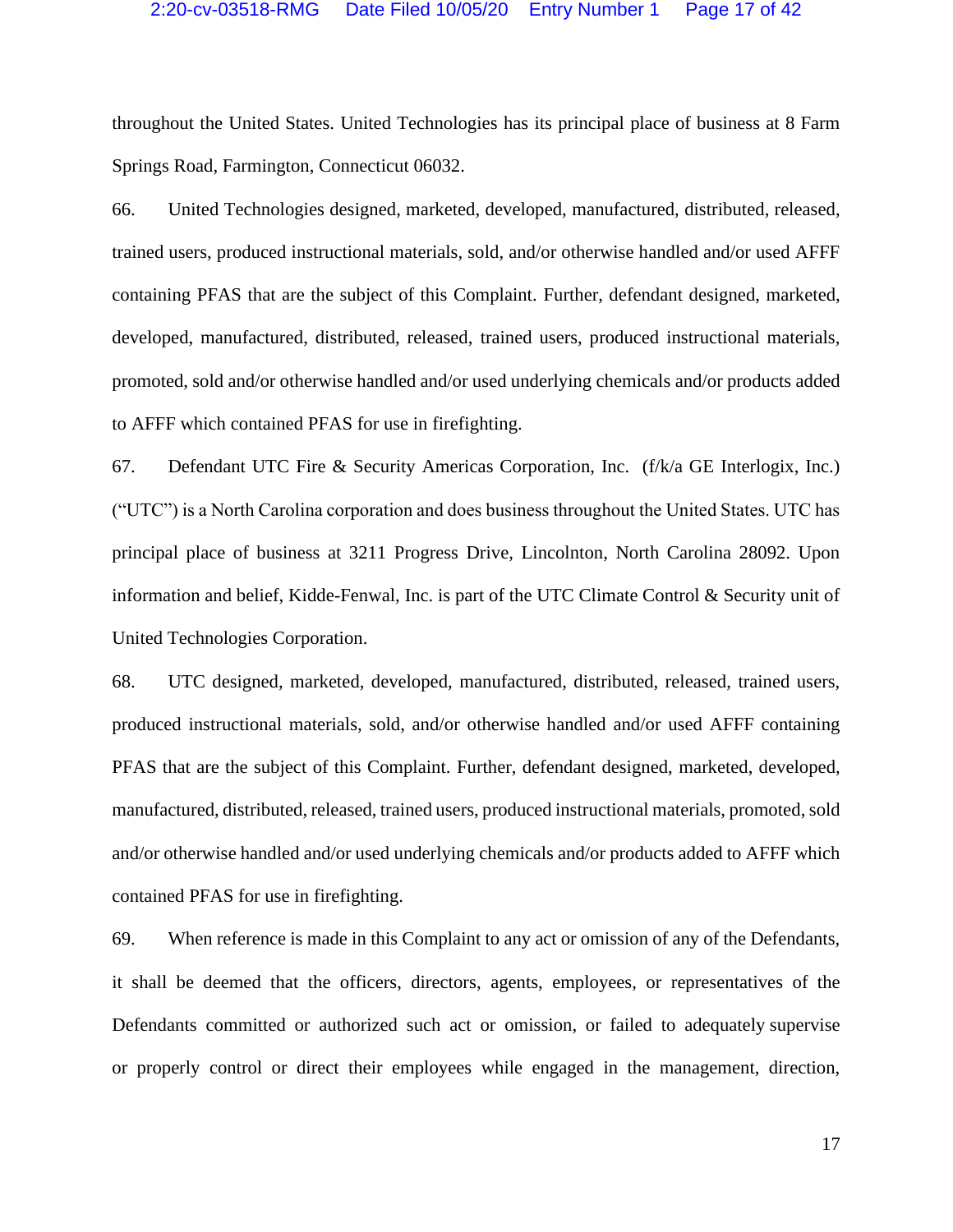operation, or control of the affairs of Defendants, and did so while acting within the scope of their duties, employment or agency.

70. The term "Defendant" or "Defendants" refers to all Defendants named herein jointly and severally, unless otherwise stated.

# **FACTUAL ALLEGATIONS**

71. Aqueous Film-Forming Foam ("AFFF") is a combination of chemicals used to extinguish hydrocarbon fuel-based fires.

72. AFFF-containing fluorinated surfactants have better firefighting capabilities than water due to their surfactant-tension lowering properties which allow the compound(s) to extinguish fire by smothering, ultimately starving it of oxygen.

73. AFFF is a Class-B firefighting foam. It is mixed with water and used to extinguish fires that are difficult to fight, particularly those that involve petroleum or other flammable liquids.

74. Defendants designed, marketed, developed, manufactured, distributed, released, trained users, produced instructional materials, promoted, sold, and/or otherwise handled AFFF containing toxic PFAS or underlying PFAS containing chemicals used in AFFF production that were used by entities around the country, including military, county, and municipal firefighting departments.

75. Defendants have each designed, marketed, developed, manufactured, distributed, released, trained users on, produced instructional materials for, sold, and/or otherwise handled and/or used AFFF containing PFAS, in such a way as to cause the contamination of Plaintiff's blood and/or body with PFAS, and the resultant biopersistence and bioaccumulation of such PFAS in the blood and/or body of Plaintiff.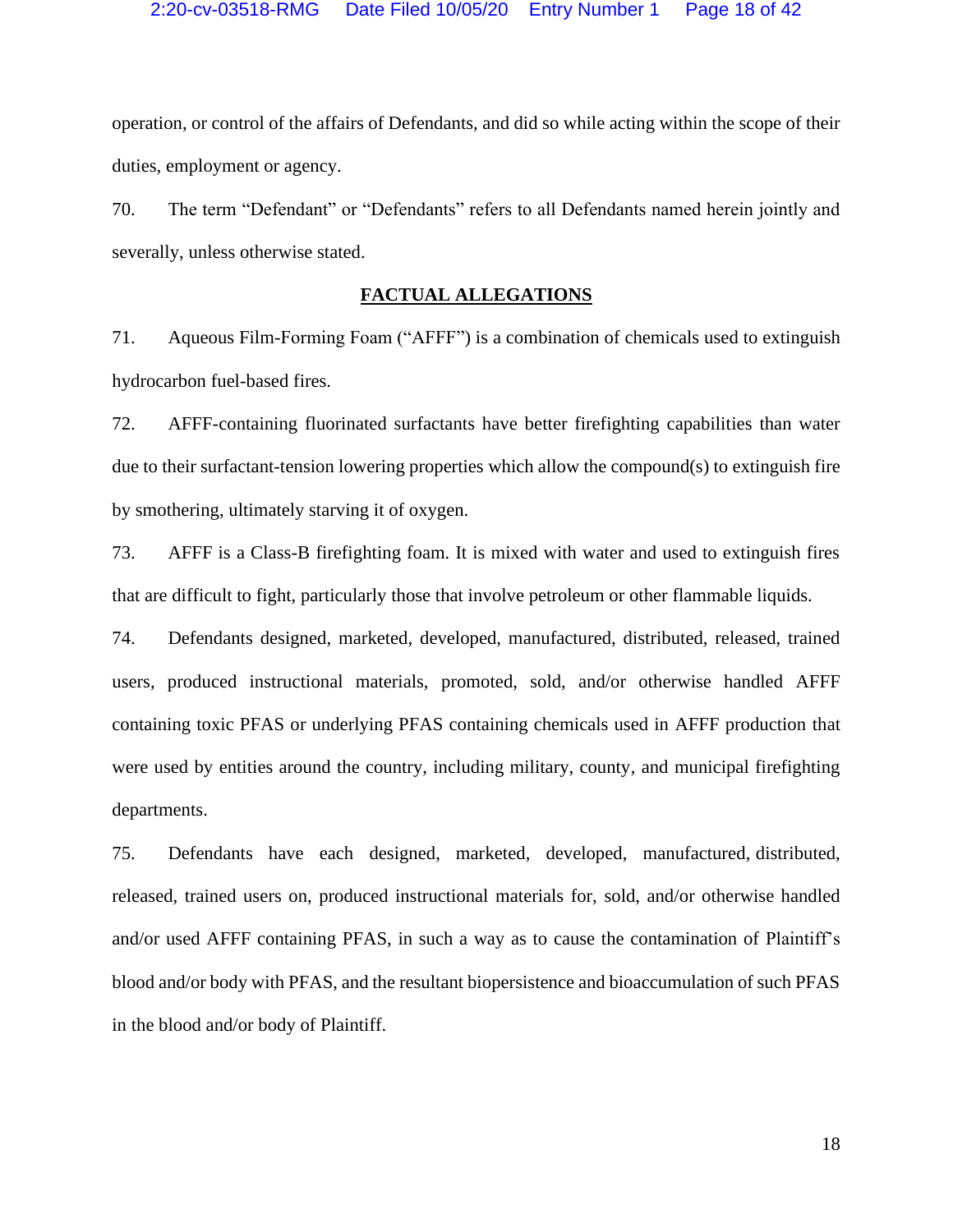76. AFFF was introduced commercially in the mid-1960s and rapidly became the primary firefighting foam in the United States and in other parts of the world. It contains PFAS, which are highly fluorinated synthetic chemical compounds whose family include PFOS and PFOA.

77. PFAS are a family of chemical compounds containing fluorine and carbon atoms.

78. PFAS have been used for decades in the manufacture of AFFF. The PFAS family of chemicals are entirely human-made and do not naturally occur or otherwise exist.

79. Prior to commercial development and large-scale manufacture and use of AFFF containing PFAS, no such PFAS had been found or detected in human blood.

# **A. AFFF / PFAS Hazardous Effects on Humans**

80. AFFF and its components are associated with a wide variety of adverse health effects in humans.

81. Exposure to Defendants' AFFF has been linked to serious medical conditions including, but not limited to, kidney cancer, testicular cancer, liver cancer, testicular tumors, pancreatic cancer, prostate cancer, leukemia, lymphoma, bladder cancer, thyroid disease and infertility.

82. By at least the end of the 1960s, animal toxicity testing performed by Defendants manufacturing and/or using PFAS indicated that exposure to such materials, including at least PFOA, resulted in various adverse health effects among multiple species of laboratory animals, including toxic effects to the liver, testes, adrenals, and other organs and bodily systems.

83. By at least the end of the 1960s, additional research and testing performed by Defendants manufacturing and/or using PFAS indicated that such materials, including at least PFOA, because of their unique chemical structure, were resistant to environmental degradation and would persist in the environment essentially unaltered if allowed to enter the environment.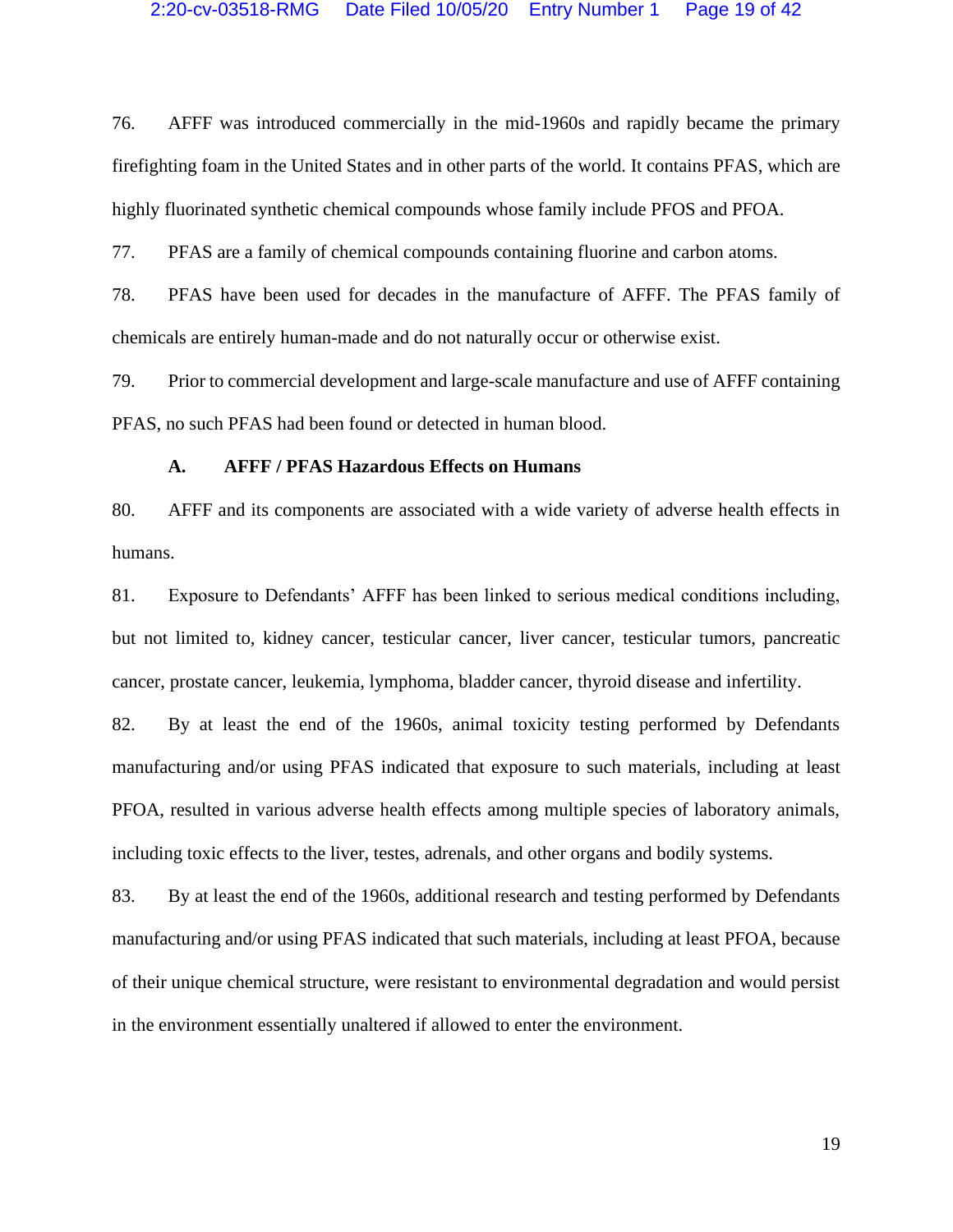84. By at least the end of the 1970s, additional research and testing performed by Defendants manufacturing and/or using PFAS indicated that one or more such materials, including at least PFOA and PFOS, because of their unique chemical structure, would bind to proteins in the blood of animals and humans exposed to such materials where such materials would remain and persist over long periods of time and would accumulate in the blood/body of the exposed individuals with each additional exposure.

85. By at least the end of the 1980s, additional research and testing performed by Defendants manufacturing and/or using PFAS indicated that at least one such PFAS, PFOA, had caused Leydig cell (testicular) tumors in a chronic cancer study in rats, resulting in at least one such Defendant, DuPont, classifying such PFAS internally as a confirmed animal carcinogen and possible human carcinogen.

86. It was understood by Defendants by at least the end of the 1980s that a chemical that caused cancer in animal studies must be presumed to present a cancer risk to humans, unless the precise mechanism of action by which the tumors were caused was known and would not occur in humans. 87. By at least the end of the 1980s, scientists had not determined the precise mechanism of action by which any PFAS caused tumors. Therefore, scientific principles of carcinogenesis classification mandated Defendants presume any such PFAS material that caused tumors in animal studies could present a potential cancer risk to exposed humans.

88. By at least the end of the 1980s, additional research and testing performed by Defendants manufacturing and/or using PFAS, including at least DuPont, indicated that elevated incidence of certain cancers and other adverse health effects, including elevated liver enzymes and birth defects, had been observed among workers exposed to such materials, including at least PFOA, but such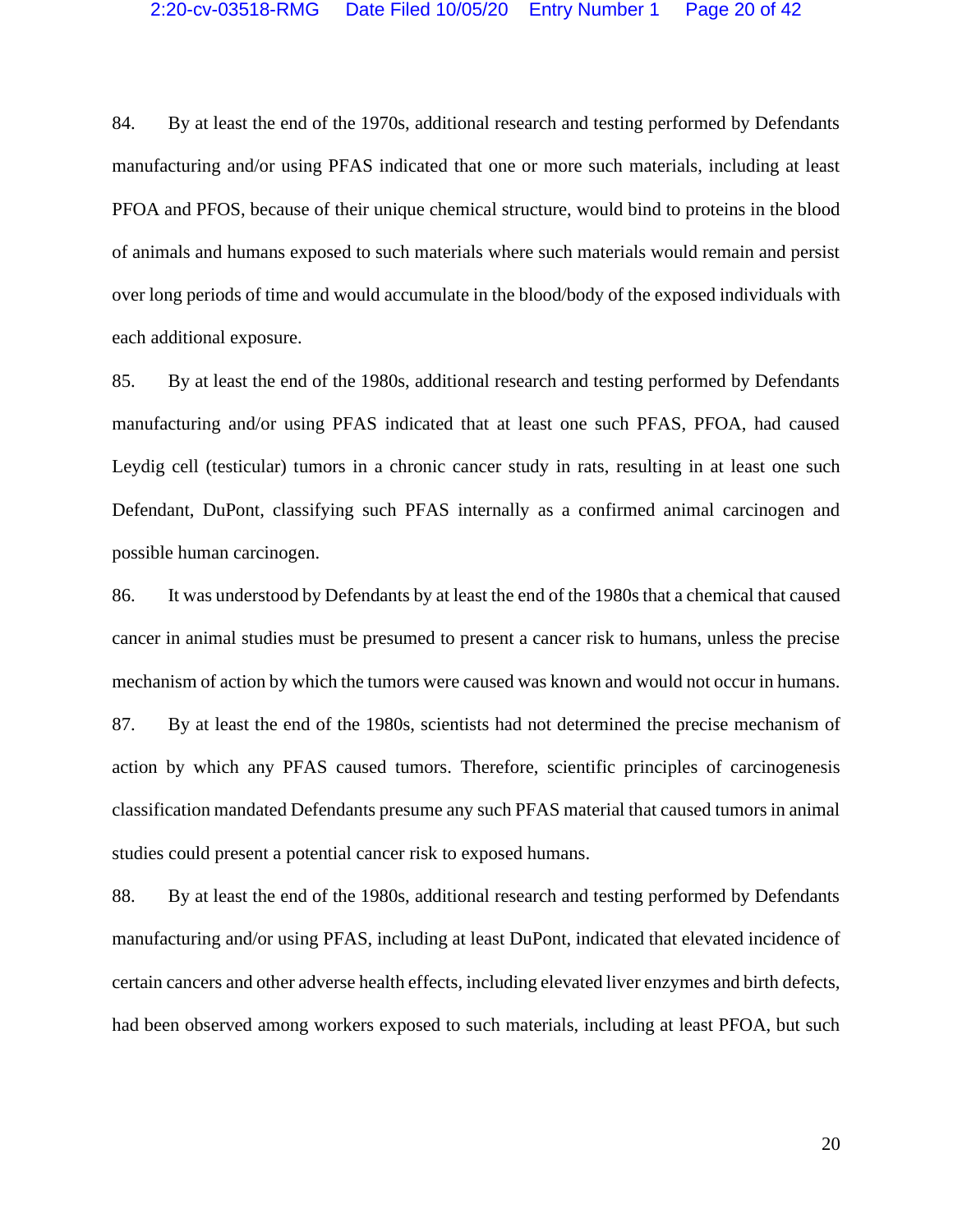# 2:20-cv-03518-RMG Date Filed 10/05/20 Entry Number 1 Page 21 of 42

data was not published, provided to governmental entities as required by law, or otherwise publicly disclosed at the time.

89. By at least the end of the 1980s, Defendants, including at least 3M and DuPont, understood that, not only did PFAS, including at least PFOA and PFOS, get into and persist and accumulate in the human blood and in the human body, but that once in the human body and blood, particularly the longer-chain PFAS, such as PFOS and PFOA, had a long half-life. Meaning that it would take a very long time before even half of the material would start to be eliminated, which allowed increasing levels of the chemicals to build up and accumulate in the blood and/or body of exposed individuals over time, particularly if any level of exposure continued.

90. By at least the end of the 1990s, additional research and testing performed by Defendants manufacturing and/or using PFAS, including at least 3M and DuPont, indicated that at least one such PFAS, PFOA, had caused a triad of tumors (Leydig cell (testicular), liver, and pancreatic) in a second chronic cancer study in rats.

91. By at least the end of the 1990s, the precise mechanism(s) of action by which any PFAS caused each of the tumors found in animal studies had still not been identified, mandating that Defendants continue to presume that any such PFAS that caused such tumors in animal studies could present a potential cancer risk to exposed humans.

92. By at least 2010, additional research and testing performed by Defendants manufacturing and/or using PFAS, including at least 3M and DuPont, revealed multiple potential adverse health impacts among workers exposed to such PFAS, including at least PFOA, such as increased cancer incidence, hormone changes, lipid changes, and thyroid and liver impacts.

93. When the United States Environmental Protection Agency ("USEPA") and other state and local public health agencies and officials first began learning of PFAS exposure in the United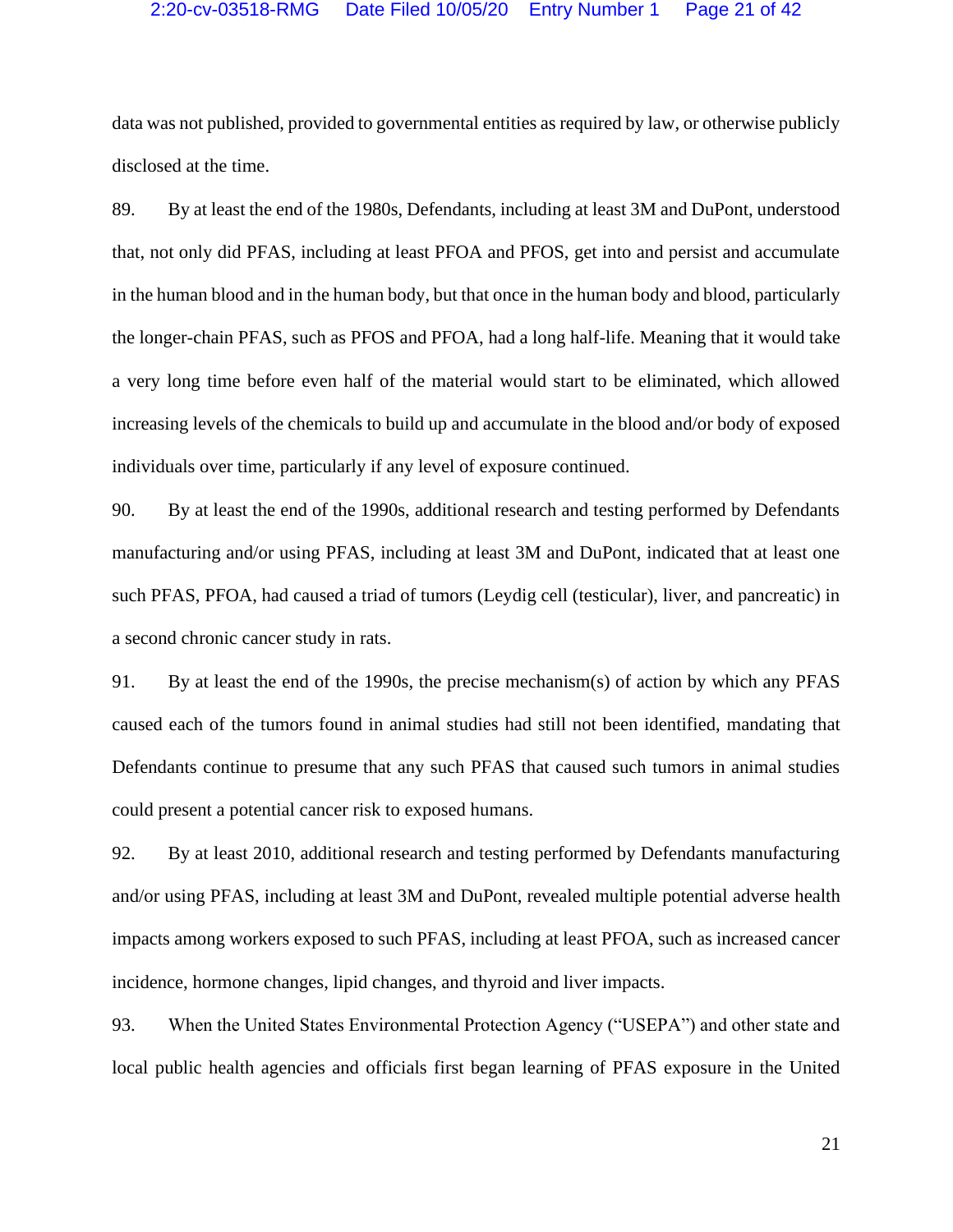# 2:20-cv-03518-RMG Date Filed 10/05/20 Entry Number 1 Page 22 of 42

States and potential associated adverse health effects, Defendants repeatedly assured and represented to such entities and the public that such exposure presented no risk of harm and were of no significance.

94. After the USEPA and other entities began asking Defendants to stop manufacturing and/or using certain PFAS, Defendants began manufacturing and/or using and/or began making and/or using more of certain other and/or "new" PFAS, including PFAS materials with six or fewer carbons, such as GenX (collectively "Short-Chain PFAS").

95. Defendants manufacturing and/or using Short-Chain PFAS, including at least DuPont and 3M, are aware that one or more such Short-Chain PFAS materials also have been found in human blood.

96. By at least the mid-2010s, Defendants, including at least DuPont and Chemours, were aware that at least one Short-Chain PFAS had been found to cause the same triad of tumors (Leydig (testicular), liver, and pancreatic) in a chronic rat cancer study as had been found in a chronic rat cancer study with a non-Short-Chain PFAS.

97. Research and testing performed by and/or on behalf of Defendants making and/or using Short-Chain PFAS indicates that such Short-Chain PFAS materials present the same, similar, and/or additional risks to human health as had been found in research on other PFAS materials, including cancer risk.

98. Nevertheless, Defendants repeatedly assured and represented to governmental entities and the public (and continue to do so) that the presence of PFAS, including Short-Chain PFAS, in human blood at the levels found within the United States present no risk of harm and is of no legal, toxicological, or medical significance of any kind.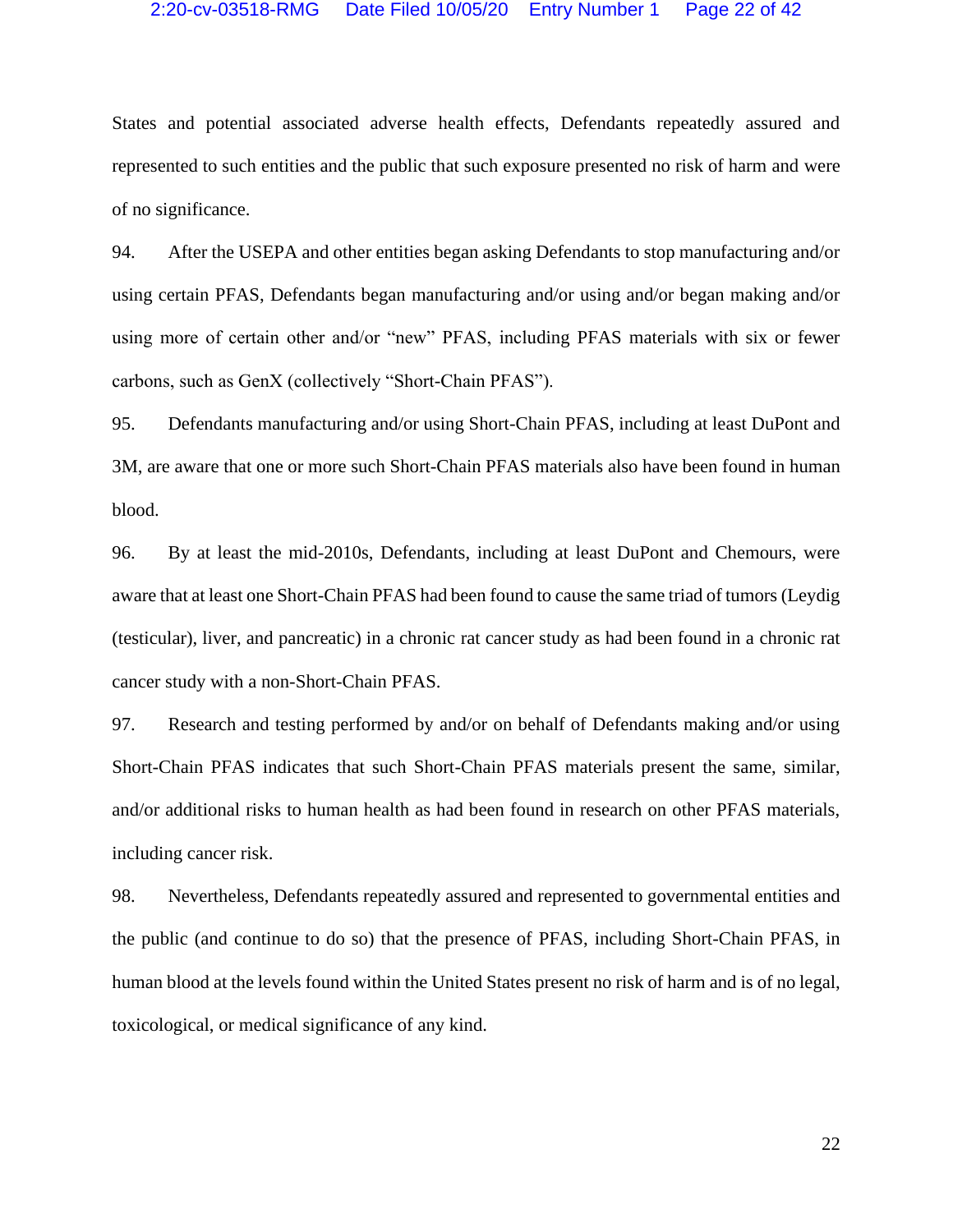# 2:20-cv-03518-RMG Date Filed 10/05/20 Entry Number 1 Page 23 of 42

99. At all relevant times, Defendants, individually and/or collectively, possessed the resources and ability but have intentionally, purposefully, recklessly, and/or negligently chosen not to fund or sponsor any study, investigation, testing, and/or other research of any kind of the nature that Defendants claim is necessary to confirm and/or prove that the presence of any one and/or combination of PFAS in human blood causes any disease and/or adverse health impact of any kind in humans, presents any risk of harm to humans, and/or is of any legal, toxicological, or medical significance to humans, according to standards Defendants deem acceptable.

100. Even after an independent science panel, known as the "C8 Science Panel," publicly announced in the 2010s that human exposure to 0.05 parts per billion or more of one PFAS, PFOA, had "probable links" with certain human diseases, including kidney cancer, testicular cancer, ulcerative colitis, thyroid disease, preeclampsia, and medically-diagnosed high cholesterol, Defendants repeatedly assured and represented to governmental entities, their customers, and the public (and continue to do so) that the presence of PFAS in human blood at the levels found within the United States presents no risk of harm and is of no legal, toxicological, or medical significance of any kind, and have represented to and assured such governmental entities, their customers, and the public (and continue to do so) that the work of the independent C8 Science Panel was inadequate.

101. At all relevant times, Defendants shared and/or should have shared among themselves all relevant information relating to the presence, biopersistence, and bioaccumulation of PFAS in human blood and associated toxicological, epidemiological, and/or other adverse effects and/or risks.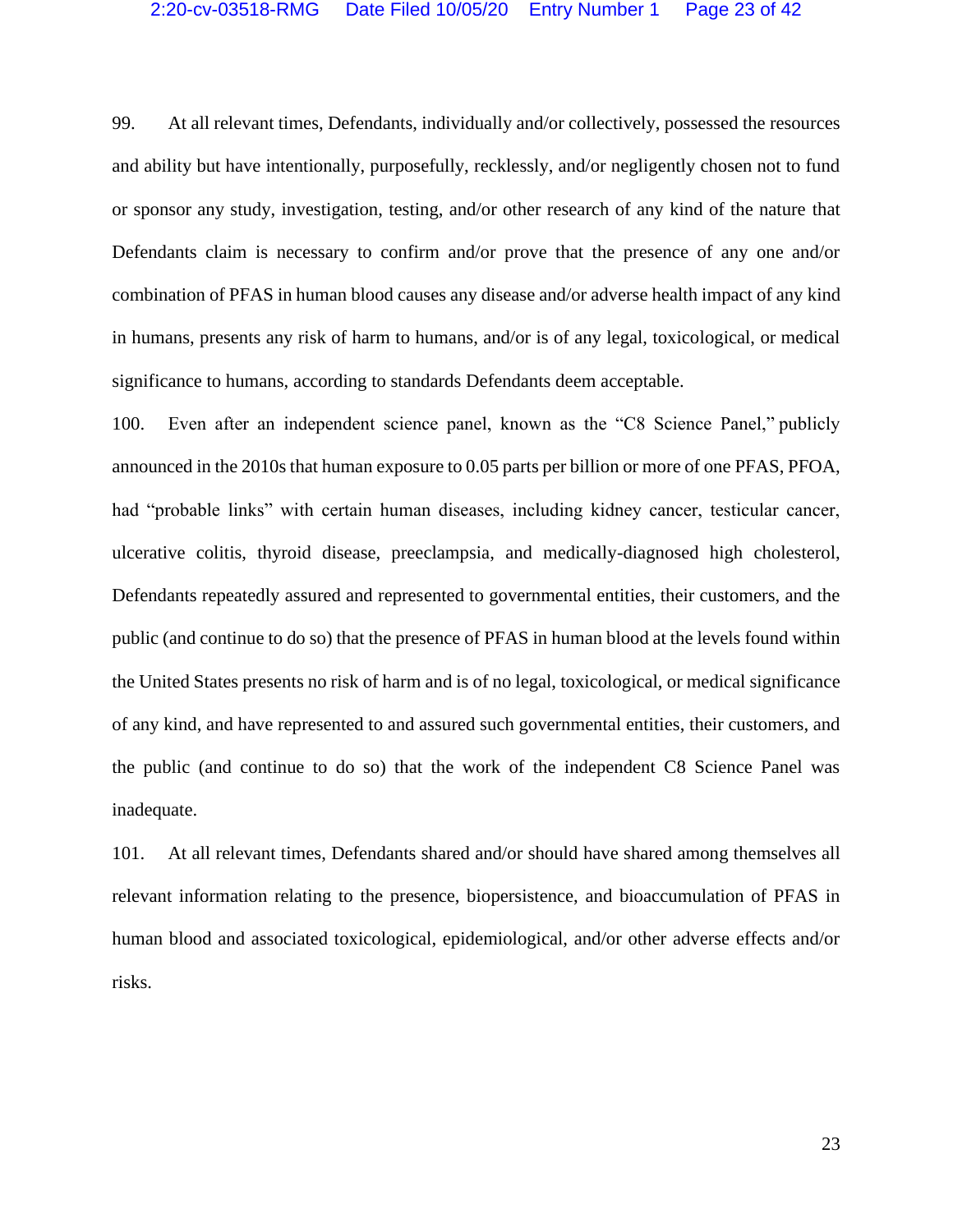# 2:20-cv-03518-RMG Date Filed 10/05/20 Entry Number 1 Page 24 of 42

102. As of the present date, blood serum testing and analysis by Defendants, independent scientific researchers, and/or government entities has confirmed that PFAS materials are clinically demonstrably present in approximately 99% of the current population of the United States.

103. There is no naturally-occurring "background," normal, and/or acceptable level or rate of any PFAS in human blood, as all PFAS detected and/or present in human blood is present and/or detectable in such blood as a direct and proximate result of the acts and/or omissions of Defendants.

104. At all relevant times, Defendants, through their acts and/or omissions, controlled, minimized, trivialized, manipulated, and/or otherwise influenced the information that was published in peer-review journals, released by any governmental entity, and/or otherwise made available to the public relating to PFAS in human blood and any alleged adverse impacts and/or risks associated therewith, effectively preventing Plaintiff from discovering the existence and extent of any injuries/harm as alleged herein.

105. At all relevant times, Defendants, through their acts and/or omissions, took steps to attack, challenge, discredit, and/or otherwise undermine any scientific studies, findings, statements, and/or other information that proposed, alleged, suggested, or even implied any potential adverse health effects or risks and/or any other fact of any legal, toxicological, or medical significance associated with the presence of PFAS in human blood.

106. At all relevant times, Defendants, through their acts and/or omissions, concealed and/or withheld information from their customers, governmental entities, and the public that would have properly and fully alerted Plaintiff to the legal, toxicological, medical, or other significance and/or risk from having any PFAS material in Plaintiff's blood.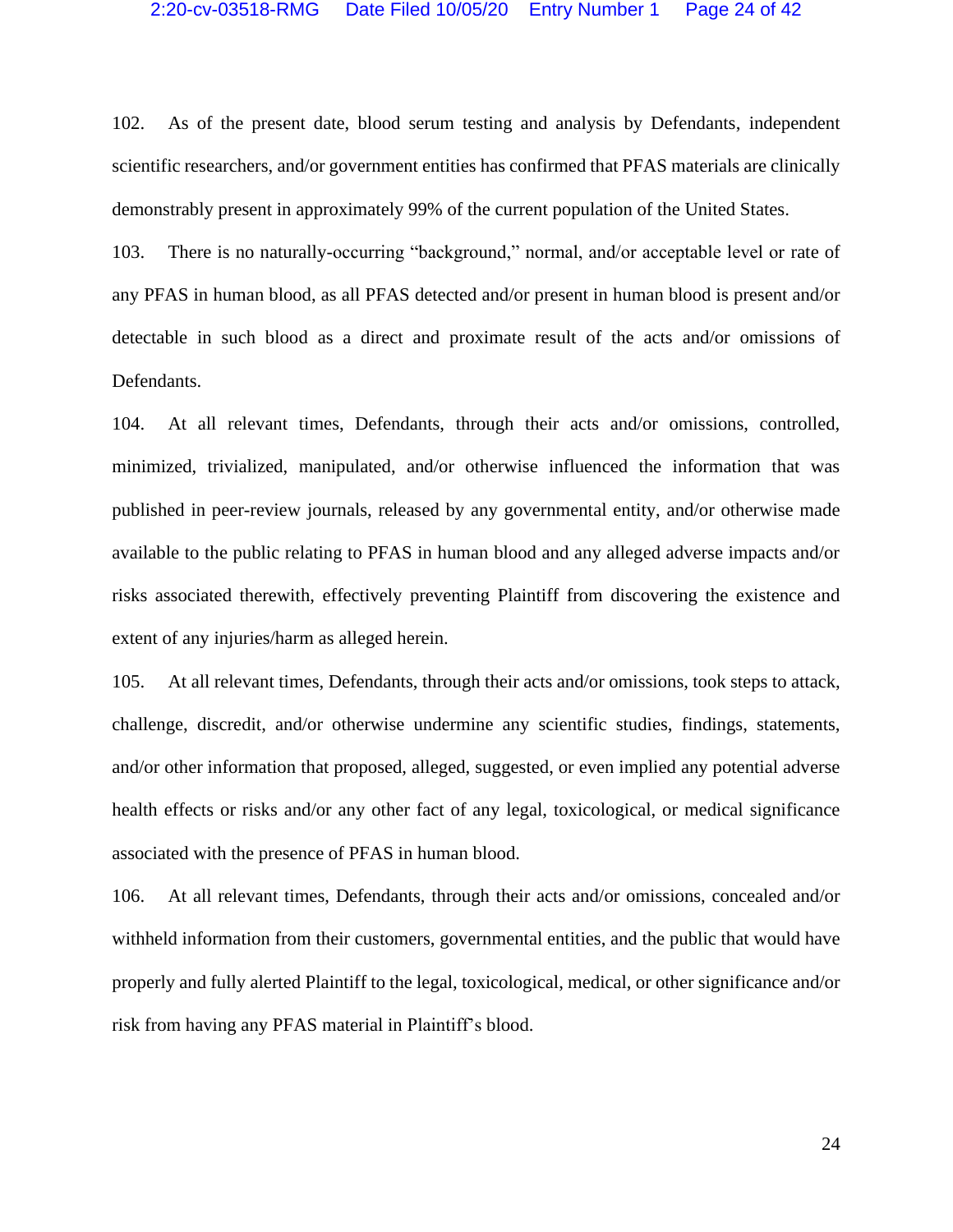# 2:20-cv-03518-RMG Date Filed 10/05/20 Entry Number 1 Page 25 of 42

107. At all relevant times, Defendants encouraged the continued and even further increased use of PFAS by their customers and others, including but not limited to the manufacture, use, and release, of AFFF containing PFAS and/or emergency responder protection gear or equipment coated with materials made with or containing PFAS, and tried to encourage and foster the increased and further use of PFAS in connection with as many products/uses/and applications as possible, despite knowledge of the toxicity, persistence, and bioaccumulation concerns associated with such activities.

108. To this day, Defendants deny that the presence of any PFAS in human blood, at any level, is an injury or presents any harm or risk of harm of any kind, or is otherwise of any legal, toxicological, or medical significance.

109. To this day, Defendants deny that any scientific study, research, testing, or other work of any kind has been performed that is sufficient to suggest to the public that the presence of any PFAS material in human blood, at any level, is of any legal, toxicological, medical, or other significance.

110. Defendants, to this day, affirmatively assert and represent to governmental entities, their customers, and the public that there is no evidence that any of the PFAS found in human blood across the United States causes any health impacts or is sufficient to generate an increased risk of future disease sufficient to warrant diagnostic medical testing, often referring to existing studies or data as including too few participants or too few cases or incidents of disease to draw any scientifically credible or statistically significant conclusions.

111. Defendants were and/or should have been aware, knew and/or should have known, and/or foresaw or should have foreseen that their design, marketing, development, manufacture, distribution, release, training and response of users, production of instructional materials, sale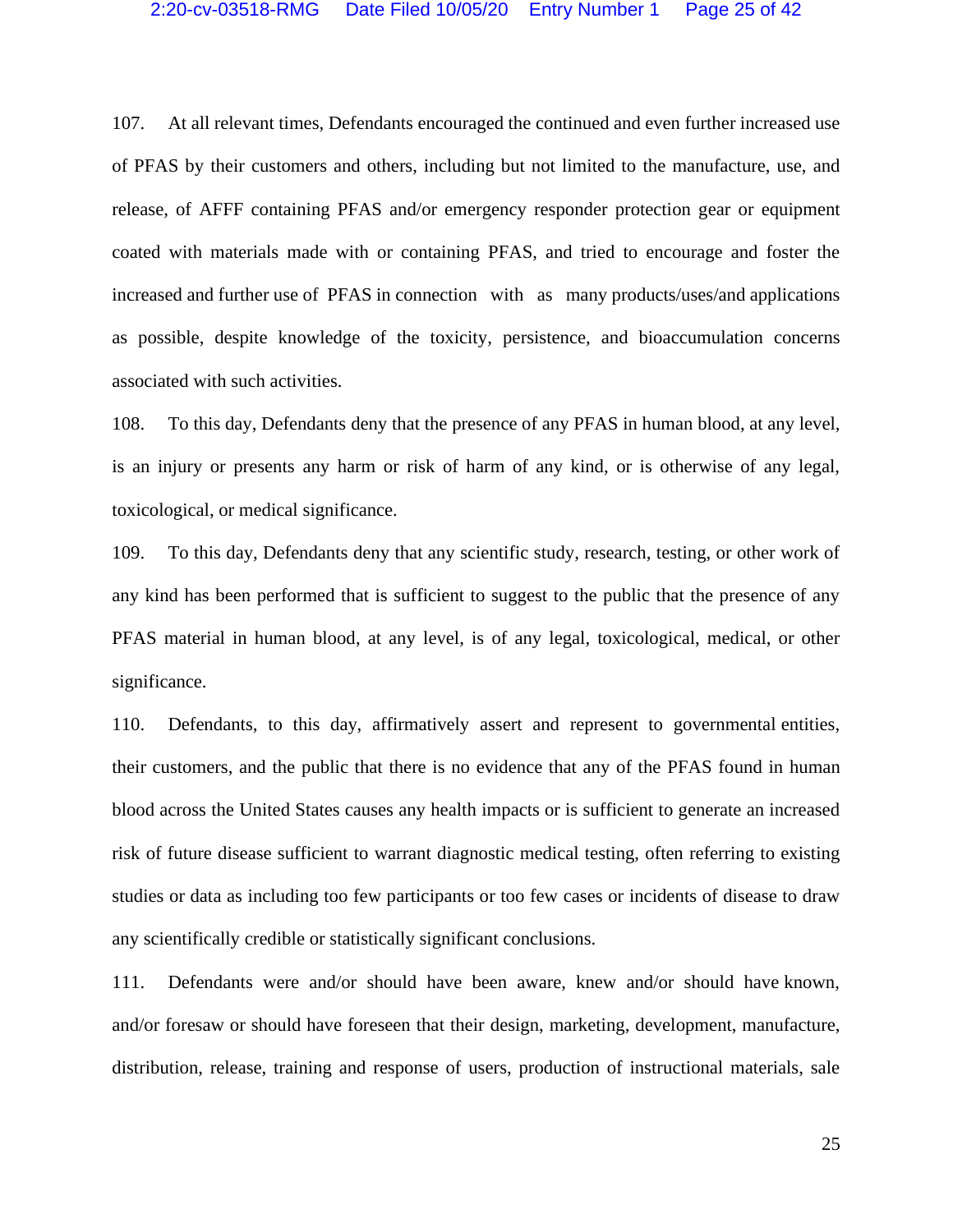# 2:20-cv-03518-RMG Date Filed 10/05/20 Entry Number 1 Page 26 of 42

and/or other handling and/or use of AFFF containing PFAS would result in the contamination of the blood and/or body of Plaintiff with PFAS, and the biopersistence and bioaccumulation of such PFAS in his blood and/or body.

112. Defendants were and /or should have been aware, or knew and/or should have known, and/or foresaw or should have foreseen that allowing PFAS to contaminate the blood and/or body of Plaintiff would cause injury, irreparable harm, and/or unacceptable risk of such injury and/or irreparable harm to Plaintiff.

113. Defendants did not seek or obtain permission or consent from Plaintiff before engaging in such acts and/or omissions that caused, allowed, and/or otherwise resulted in Plaintiff's exposure to AFFF and the contamination of Plaintiff's blood and/or body with PFAS materials, and resulting biopersistence and bioaccumulation of such PFAS in his blood and/or body.

# **B. Defendants' History of Manufacturing and Selling AFFF**

114. 3M began producing PFOS and PFOA by electrochemical fluorination in the 1940s. In the 1960s, 3M used its fluorination process to develop AFFF.

115. 3M manufactured, marketed, and sold AFFF from the 1960s to the early 2000s.

116. National Foam and Tyco/Ansul began to manufacture, market, and sell AFFF in the 1970s.

117. Buckeye began to manufacture, market, and sell AFFF in the 2000s.

118. In 2000, 3M announced it was phasing out its manufacture of PFOS, PFOA, and related products, including AFFF. 3M, in its press release announcing the phase out, stated "our products are safe," and that 3M's decision was "based on [its] principles of responsible environment management." 3M further stated that "the presence of these materials at [] very low levels does not pose a human health or environmental risk." In communications with the EPA at that time,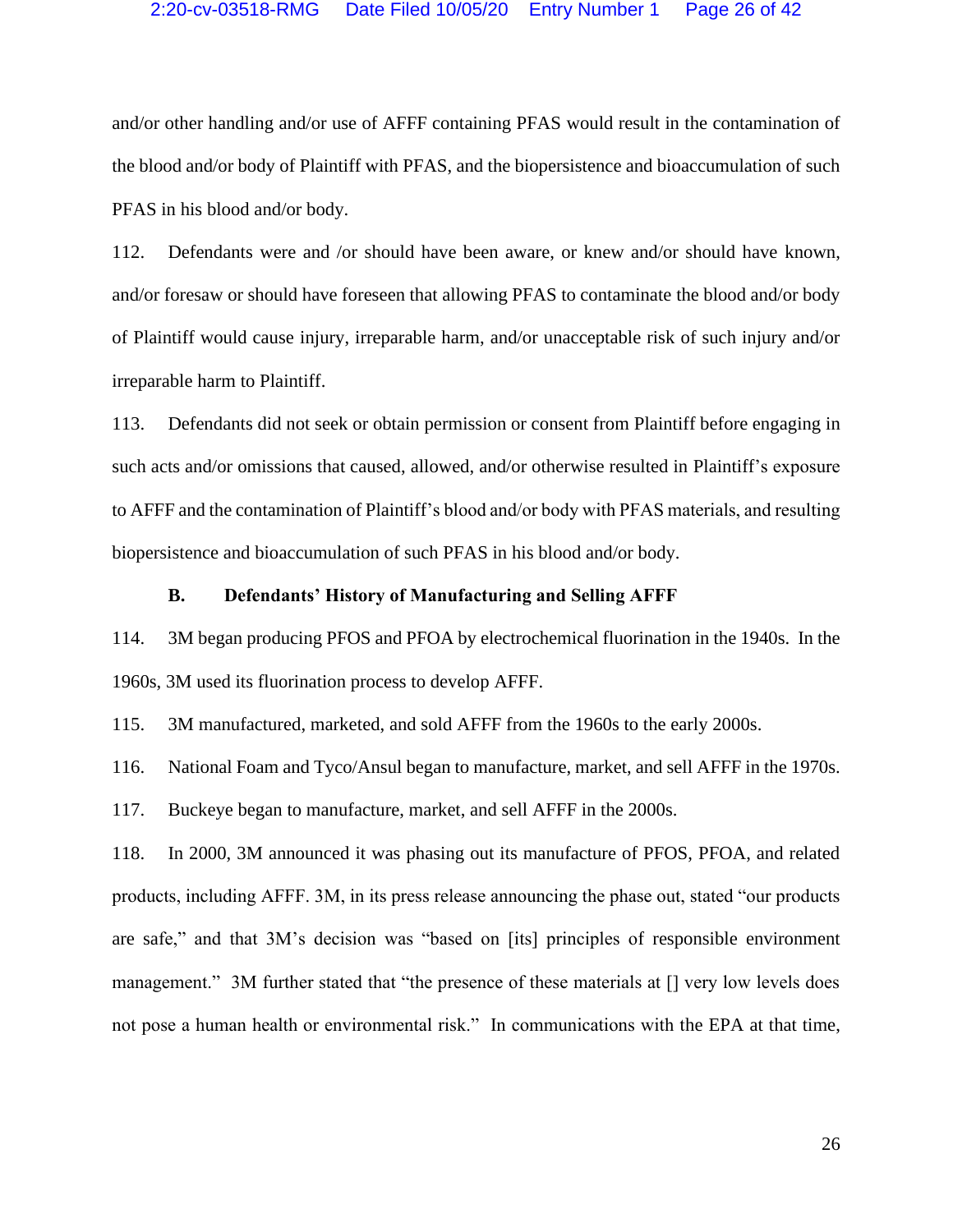# 2:20-cv-03518-RMG Date Filed 10/05/20 Entry Number 1 Page 27 of 42

3M also stated that it had "concluded that…other business opportunities were more deserving of the company's energies and attention…"

119. Following 3M's exit from the AFFF market, the remaining Defendants continued to manufacture and sell AFFF that contained PFAS and/or its precursors.

120. Defendants knew their customers warehoused large stockpiles of AFFF. In fact, Defendants marketed their AFFF products by touting its shelf-life. Even after Defendants fully understood the toxicity of PFAS, and their impacts to the health of humans following exposure, Defendants concealed the true nature of PFAS. While Defendants phased out production or transitioned to other formulas, they did not instruct their customers that they should not use AFFF that contained PFAS and/or their precursors. Defendants further did not act to get their harmful products off the market.

121. Defendants did not warn public entities, firefighter trainees who they knew would foreseeably come into contact with their AFFF products, or firefighters employed by either civilian and/or military employers that use of and/or exposure to Defendants' AFFF products containing PFAS and/or its precursors would pose a danger to human health

122. The Plaintiff directly used, was exposed, and/or was given AFFF to help fight fires on a regular basis.

123. The Plaintiff was never informed that this product was inherently dangerous. Nor was the Plaintiff warned about the known health risks associated with this product.

124. The Plaintiff never received or was told to use any protective gear to guard against the known dangerous propensities of this product.

125. Defendants have known of the health hazards associated with AFFF and/or its compounds for decades and that in their intended and/or common use would harm human health.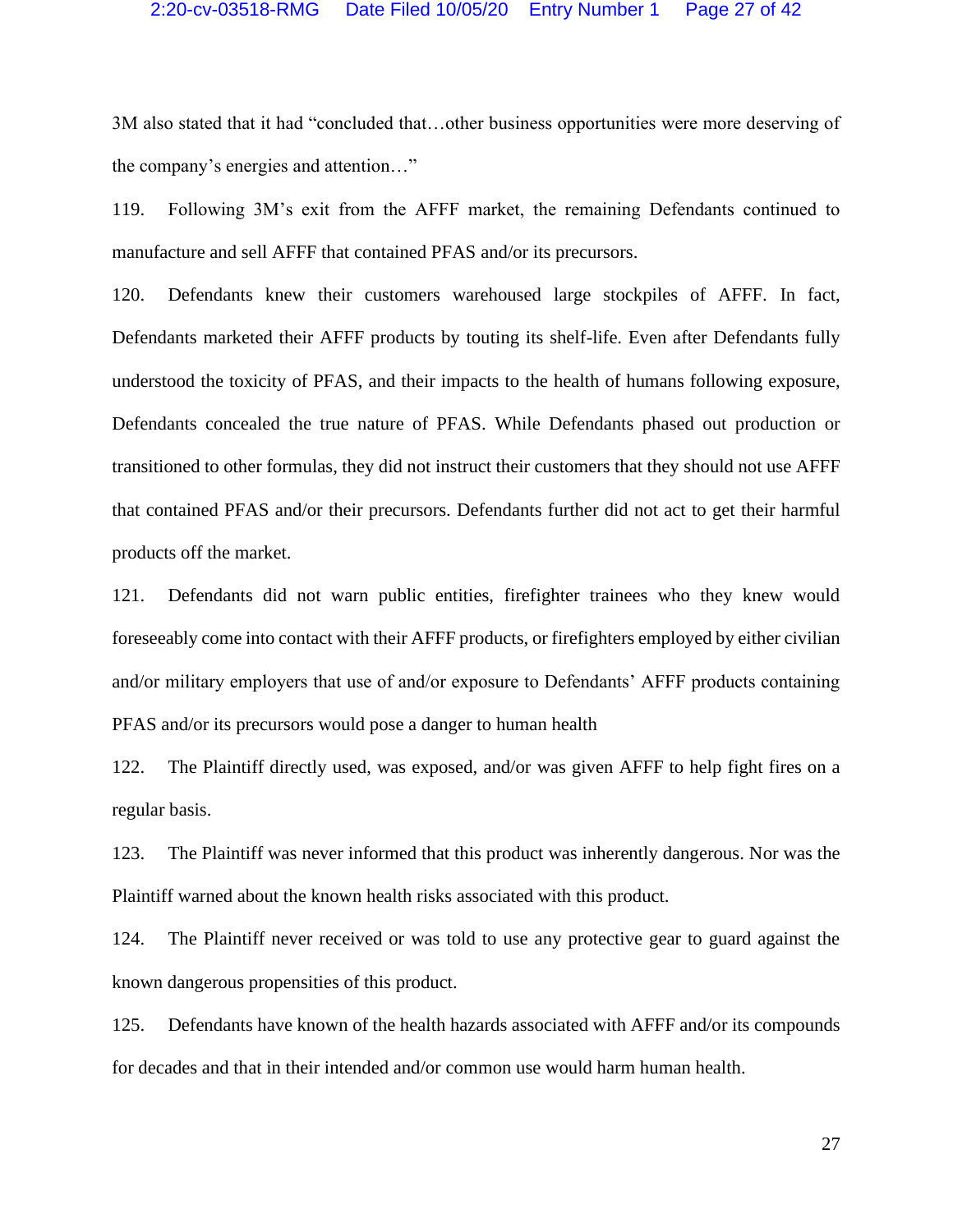126. Information regarding AFFF and its compounds were readily accessible to each of the above-referenced Defendants for decades because each is an expert in the field of AFFF manufacturing and/or the materials needed to manufacture AFFF, and each has detailed information and understanding about the chemical compounds that form AFFF products.

127. The AFFF Defendants' manufacture, distribution and/or sale of AFFF resulted in the Plaintiff and other individuals who came in contact with the chemical to develop cancer.

128. The AFFF Defendants through their manufacturing, distribution and/or sale of AFFF, and through their involvement and/or participation in the creation of training and instructional materials and activities, knew, foresaw, and/or should have known and/or foreseen that the Plaintiff and those similarly situated would be harmed.

129. The AFFF Defendants' products were unreasonably dangerous and the Defendants failed to warn of this danger.

## **CAUSES OF ACTION**

#### **COUNT I – NEGLIGENCE**

130. Plaintiff hereby incorporates by reference the allegations contained in the preceding paragraphs of this Complaint as if restated in full herein.

131. Defendants had a duty to individuals, including the Plaintiff, to exercise reasonable ordinary, and appropriate care in the manufacturing, design, labeling, packaging, testing, instruction, warning, selling, marketing, distribution, and training related to the AFFF product.

132. Defendants breached their duty of care and were negligent, grossly negligent, reckless and willful as described herein in the design, manufacture, labeling, warning, instruction, training, selling, marketing, and distribution of the AFFF products or underlying PFAS containing chemicals used in AFFF production in one or more of the following respects: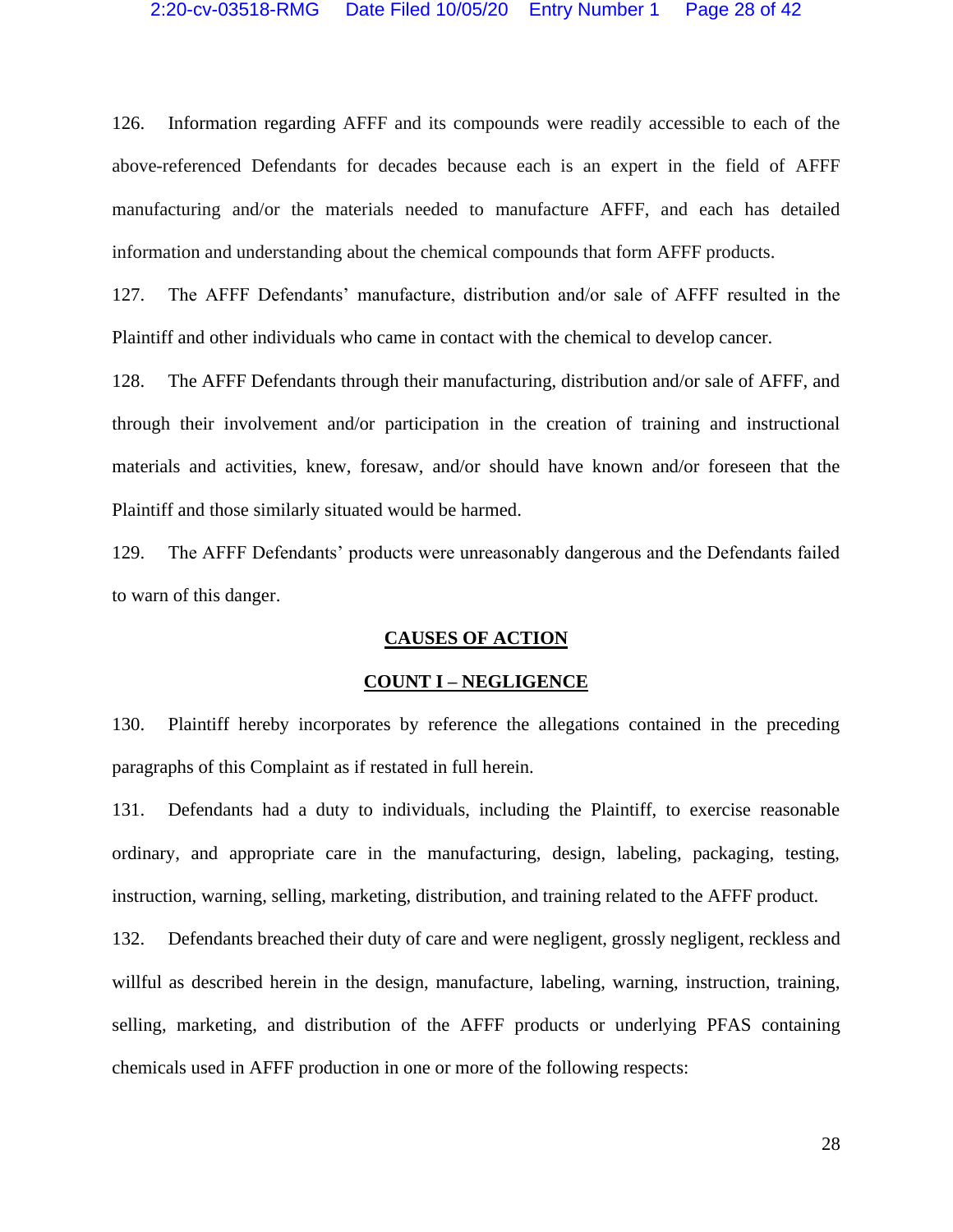- a. Failing to design the products so as to avoid an unreasonable risk of harm to individuals, including the Plaintiff;
- b. Failing to use reasonable care in the testing of the products so as to avoid an unreasonable risk of harm to individuals, including the Plaintiff;
- c. Failing to use appropriate care in inspecting the products so as to avoid an unreasonable risk of harm to individuals, including the Plaintiff;
- d. Failing to use appropriate care in instructing and/or warning the public as set forth herein of risks associated with the products, so as to avoid unreasonable risk of harm to individuals, including the Plaintiff;
- e. Failing to use reasonable care in marketing, promoting, and advertising the products so as to avoid unreasonable risk of harm to individuals, including the Plaintiff;
- f. Otherwise negligently or carelessly designing, manufacturing, marketing, distributing, warning; and
- g. In selling and or distributing a product which was inherently dangerous to the public;

133. As a direct and proximate result of Defendants' negligence, the Plaintiff has been injured,

sustained severe and permanent pain, suffering, disability, impairment, loss of enjoyment of life,

loss of care, comfort, economic loss and damages including, but not limited to medical expenses,

lost income, and/or other damages.

WHEREFORE, the Plaintiff prays judgments against the Defendants for actual, compensatory, consequential, and punitive damages, together with the costs of this action, and for such other and further relief as this Court may deem fit, just, and proper.

# **COUNT II – BATTERY**

134. Plaintiff hereby incorporates by reference the allegations contained in the preceding paragraphs of this Complaint as if restated in full herein.

135. At all relevant times, Defendants possessed knowledge that the AFFF containing PFAS which they designed, engineered, manufactured, fabricated, sold, handled, released, trained users on, produced instructional materials for, used, and/or distributed were bio- persistent,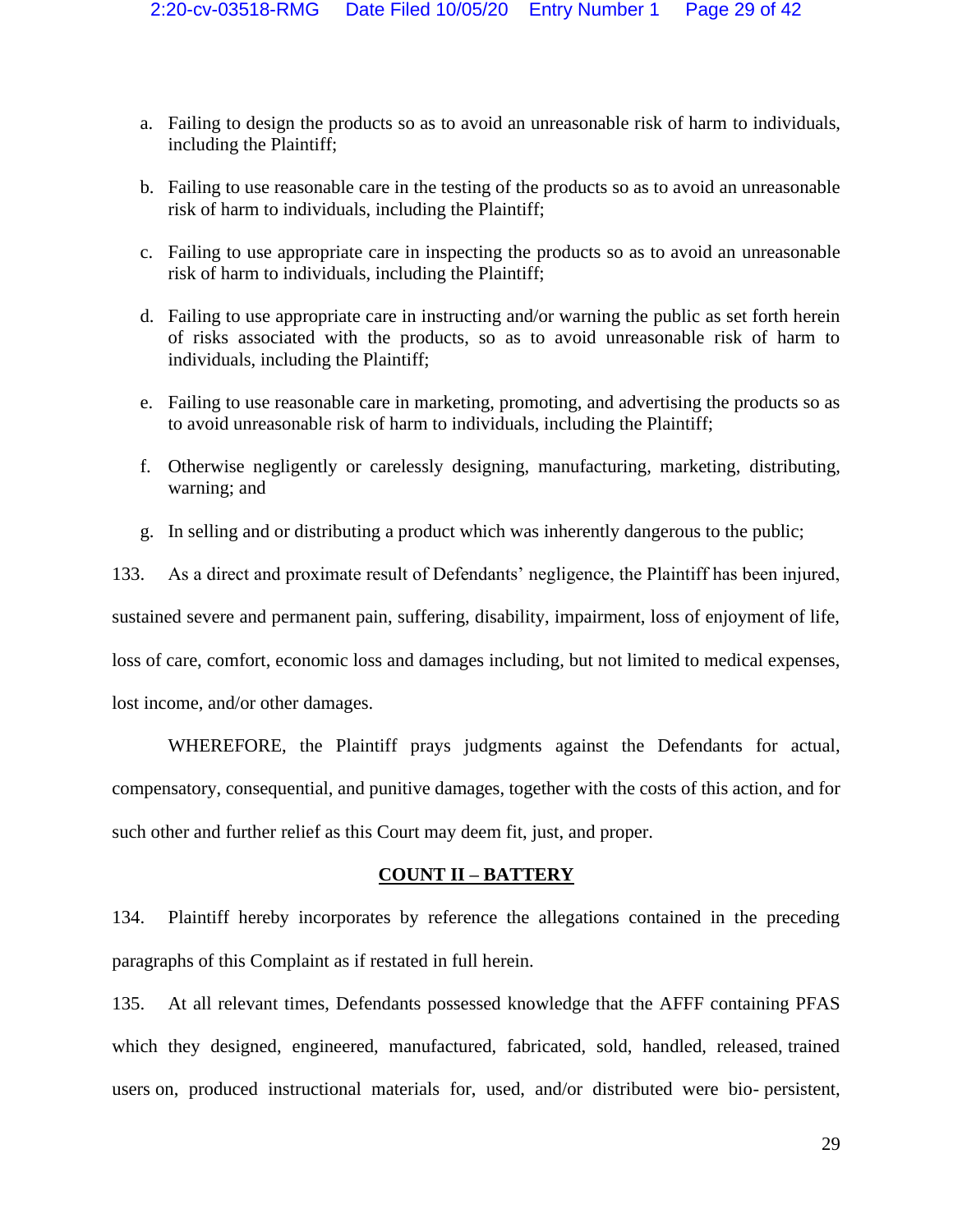# 2:20-cv-03518-RMG Date Filed 10/05/20 Entry Number 1 Page 30 of 42

bio- accumulative, toxic, potentially carcinogenic, and/or otherwise harmful/injurious and that their continued manufacture, use, sale, handling, release, and distribution would result in Plaintiff having PFAS in Plaintiff's blood, and the biopersistence and bioaccumulation of such PFAS in Plaintiff's blood.

136. However, despite possessing such knowledge, Defendants knowingly, purposefully, and/or intentionally continued to engage in such acts and/or omissions, including but not limited to all such acts and/or omissions described in this Complaint, that continued to result in Plaintiff accumulating PFAS in Plaintiff's blood and/or body, and such PFAS persisting and accumulating in Plaintiff's blood and/or body.

137. Defendants did not seek or obtain permission or consent from Plaintiff to put or allow PFAS materials into Plaintiff's blood and/or body, or to persist in and/or accumulate in Plaintiff's blood and/or body.

138. Entry into, persistence in, and accumulation of such PFAS in Plaintiff's body and/or blood without permission or consent is an unlawful and harmful and/or offensive physical invasion and/or contact with Plaintiff's person and unreasonably interferes with Plaintiff's rightful use and possession of Plaintiff's blood and/or body.

139. At all relevant times, the PFAS present in the blood of Plaintiff originated from Defendants' acts and/or omissions.

140. Defendants continue to knowingly, intentionally, and/or purposefully engage in acts and/or omissions that result in the unlawful and unconsented-to physical invasion and/or contact with Plaintiff that resulted in persisting and accumulating levels of PFAS in Plaintiff's blood.

141. Plaintiff, and any reasonable person, would find the contact at issue harmful and/or offensive.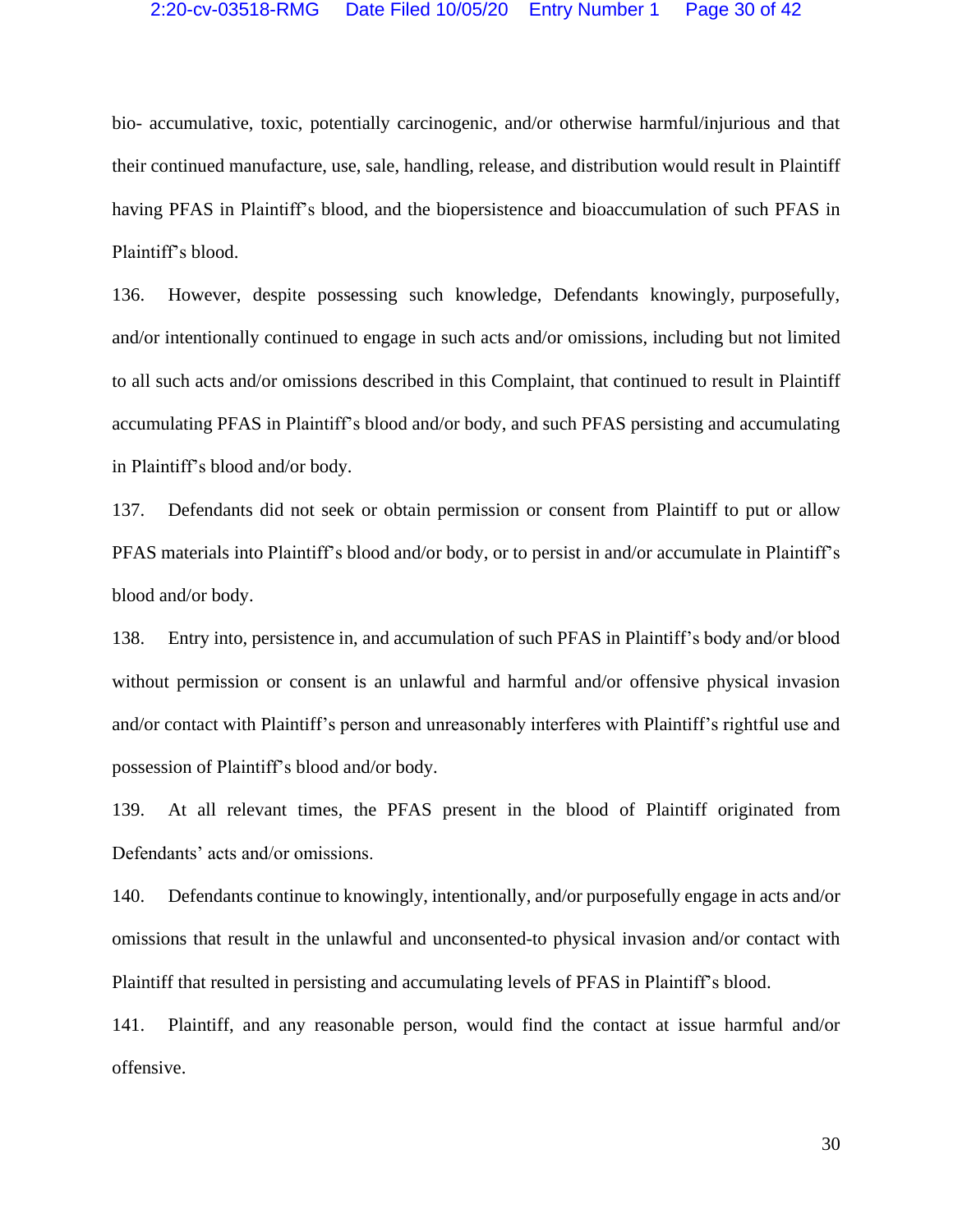# 2:20-cv-03518-RMG Date Filed 10/05/20 Entry Number 1 Page 31 of 42

142. Defendants acted intentionally with the knowledge and/or belief that the contact, presence and/or invasion of PFAS with, onto and/or into Plaintiff's blood serum, including its persistence and accumulation in such serum, was substantially certain to result from those very acts and/or omissions.

119. Defendants' intentional acts and/or omissions resulted directly and/or indirectly in harmful contact with Plaintiff's blood and/or body.

120. The continued presence, persistence, and accumulation of PFAS in the blood and/or body of Plaintiff is offensive, unreasonable, and/or harmful, and thereby constitutes a battery.

121. The presence of PFAS in the blood and/or body of Plaintiff altered the structure and/or function of such blood and/or body parts and resulted in cancer.

122. As a direct and proximate result of the foregoing acts and omissions, Plaintiff suffered physical injury for which Defendants are therefore liable.

WHEREFORE, the Plaintiff prays judgments against the Defendants for actual, compensatory, consequential, and punitive damages, together with the costs of this action, and for such other and further relief as this Court may deem fit, just, and proper.

#### **COUNT III – INADEQUATE WARNING**

123. Plaintiff hereby incorporates by reference the allegations contained in the preceding paragraphs of this Complaint as if restated in full herein.

124. Defendants knew or should have known:

- a) exposure to AFFF containing PFAS was hazardous to human health;
- b) the manner in which they were designing, marketing, developing, manufacturing, distributing, releasing, training, instructing, promoting, and selling AFFF containing PFAS was hazardous to human health; and
- c) the manner in which they were designing, marketing, developing, manufacturing, marketing, distributing, releasing, training, instructing, promotion and selling AFFF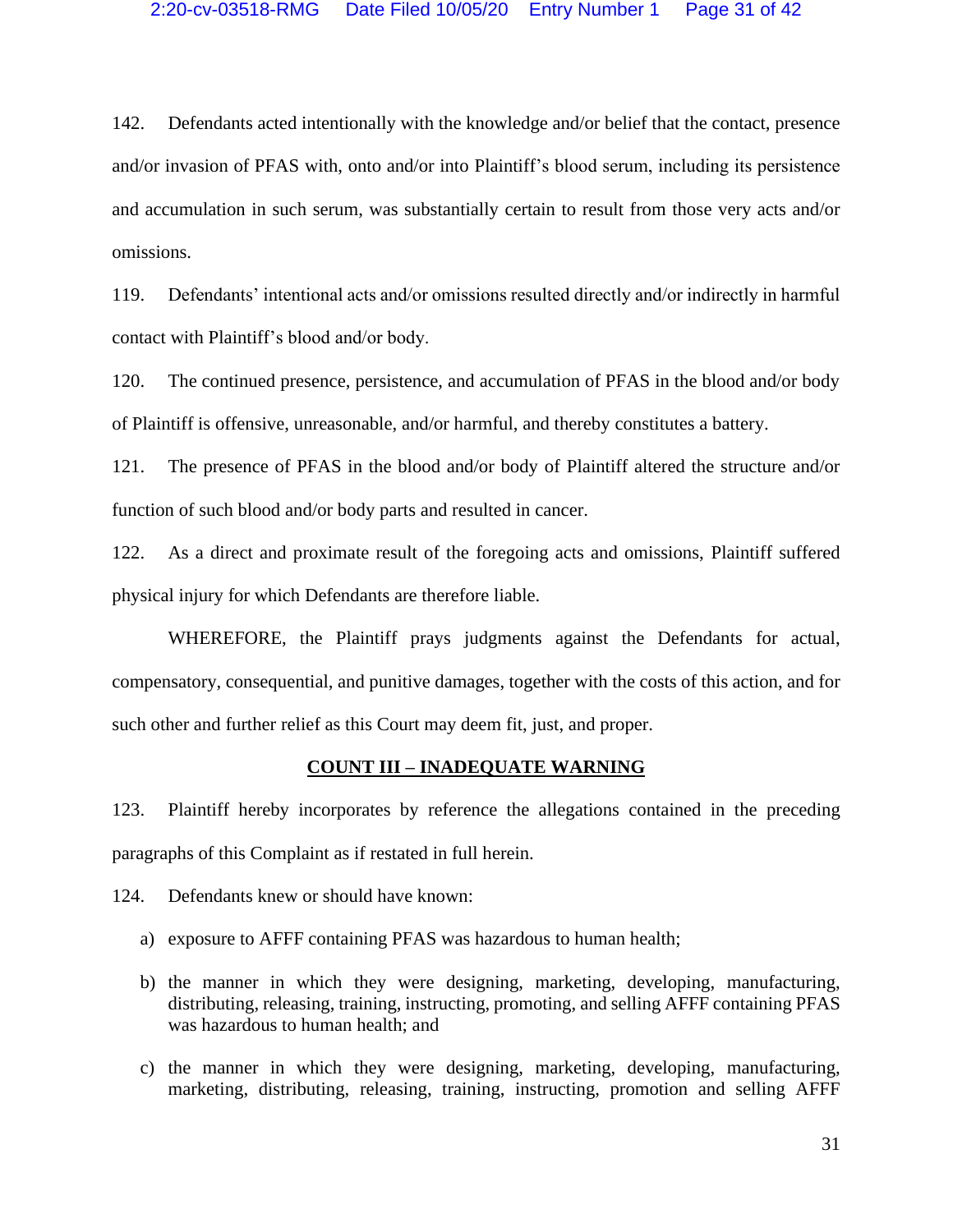containing PFAS would result in the contamination of Plaintiff's blood and/or body as a result of exposure.

125. Defendants had a duty to warn of the hazards associated with AFFF containing PFAS entering the blood and/or body of Plaintiff because they knew of the dangerous, hazardous, and toxic properties of AFFF containing PFAS. Defendants failed to provide sufficient warning to purchasers that the use of their AFFF products would cause PFAS to be released and cause the exposure and bioaccumulation of these toxic chemicals in the blood and/or body of Plaintiff.

126. Adequate instructions and warnings on the AFFF containing PFAS could have reduced or avoided these foreseeable risks of harm and injury to Plaintiff. If Defendants provided adequate warnings:

- a) Plaintiff could have and would have taken measures to avoid or lessen exposure; and
- b) end users and governments could have taken steps to reduce or prevent the release of PFASs into the blood and/or body of Plaintiff. Defendants' failure to warn was a direct and proximate cause of Plaintiff's injuries from PFAS that came from the use, storage, and disposal of AFFF containing PFAS. Crucially, Defendants' failure to provide adequate and sufficient warnings for the AFFF containing PFAS they designed, marketed, manufactured, distributed, released, promoted, and sold renders the AFFF a defective product.

127. Defendants were negligent in their failure to provide Plaintiff with adequate warnings or instruction that the use of their AFFF products would cause PFAS to be released into the blood and/or body of Plaintiff. As a result of Defendants' conduct and the resulting contamination, Plaintiff suffered severe personal injuries by exposure to AFFF containing PFAS.

128. Defendants' negligent failure to warn directly and proximately caused the harm to and damages suffered by Plaintiff.

WHEREFORE, the Plaintiff prays judgments against the Defendants for actual, compensatory, consequential, and punitive damages, together with the costs of this action, and for such other and further relief as this Court may deem fit, just, and proper.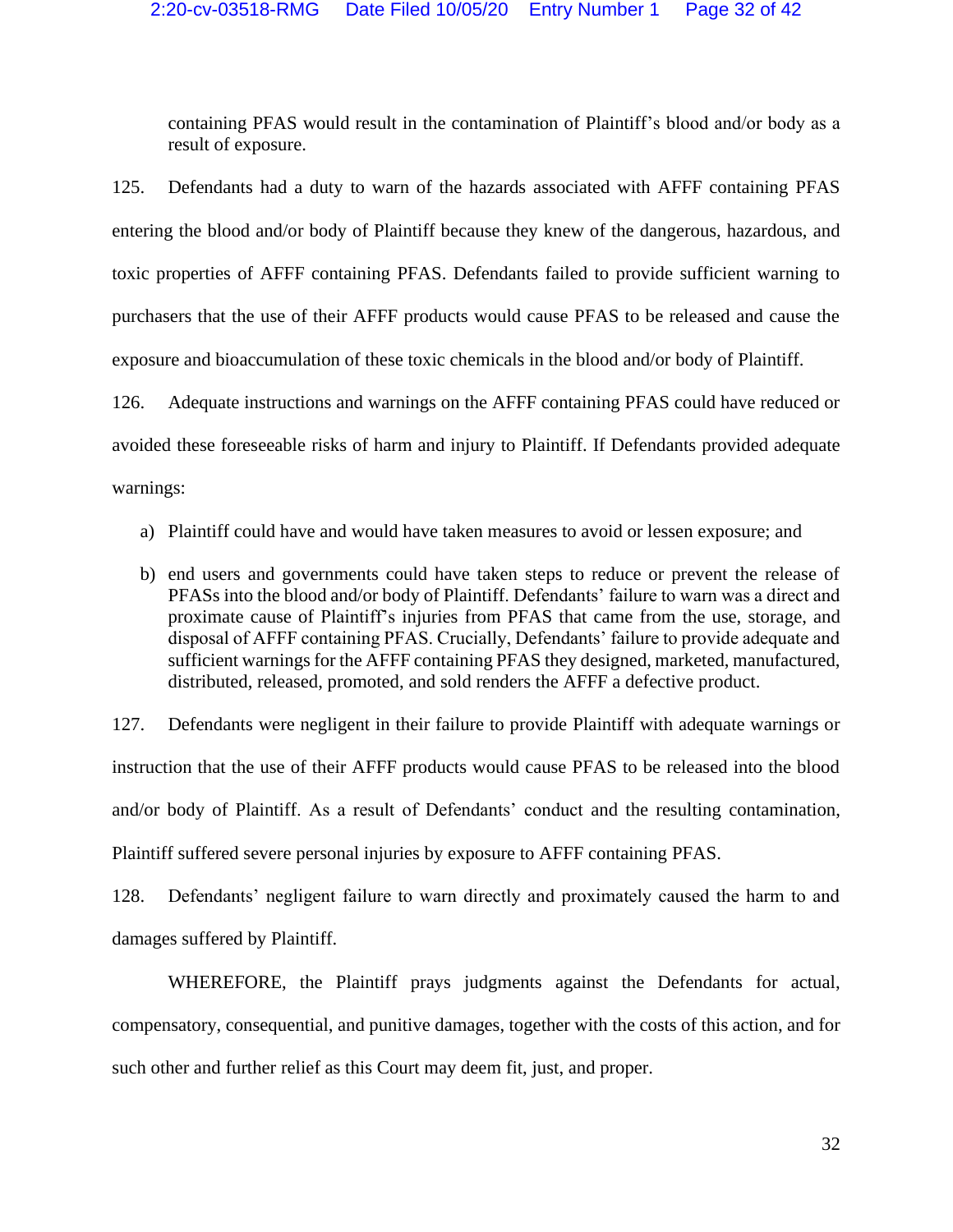# **COUNT IV – DESIGN DEFECT**

129. Plaintiff hereby incorporates by reference the allegations contained in the preceding paragraphs of this Complaint as if restated in full herein.

130. Defendants knew or should have known:

- a) exposure to AFFF containing PFAS is hazardous to human health;
- b) the manner in which AFFF containing PFAS was designed, manufactured, marketed, distributed, and sold was hazardous to human health; and
- c) the manner in which AFFF containing PFAS was designed, manufactured, marketed, distributed, and could and would release PFAS into Plaintiff and cause the exposure and bioaccumulation of these toxic and poisonous chemicals in the blood and/or body of Plaintiff.

131. Knowing of the dangerous and hazardous properties of the AFFF containing PFAS, Defendants could have designed, manufactured, marketed, distributed, and sold alternative designs or formulations of AFFF that did not contain hazardous and toxic PFAS. These alternative designs and formulations were already available, practical, and technologically feasible. The use of these alternative designs would have reduced or prevented reasonably foreseeable harm to Plaintiff caused by the Defendants' design, manufacture, marketing, distribution, and sale of AFFF containing hazardous and toxic PFAS.

132. The AFFF containing PFAS that was designed, manufactured, marketed, distributed, and sold by the Defendants was so hazardous, toxic, and dangerous to human health that the act of designing, formulating, manufacturing, marketing, distributing, and selling this AFFF was unreasonably dangerous under the circumstances.

133. The AFFF designed, formulated, manufactured, marketed, distributed, and sold by Defendants was defectively designed and the foreseeable risk of harm could and would have been reduced or eliminated by the adoption of a reasonable alternative design that was not unreasonably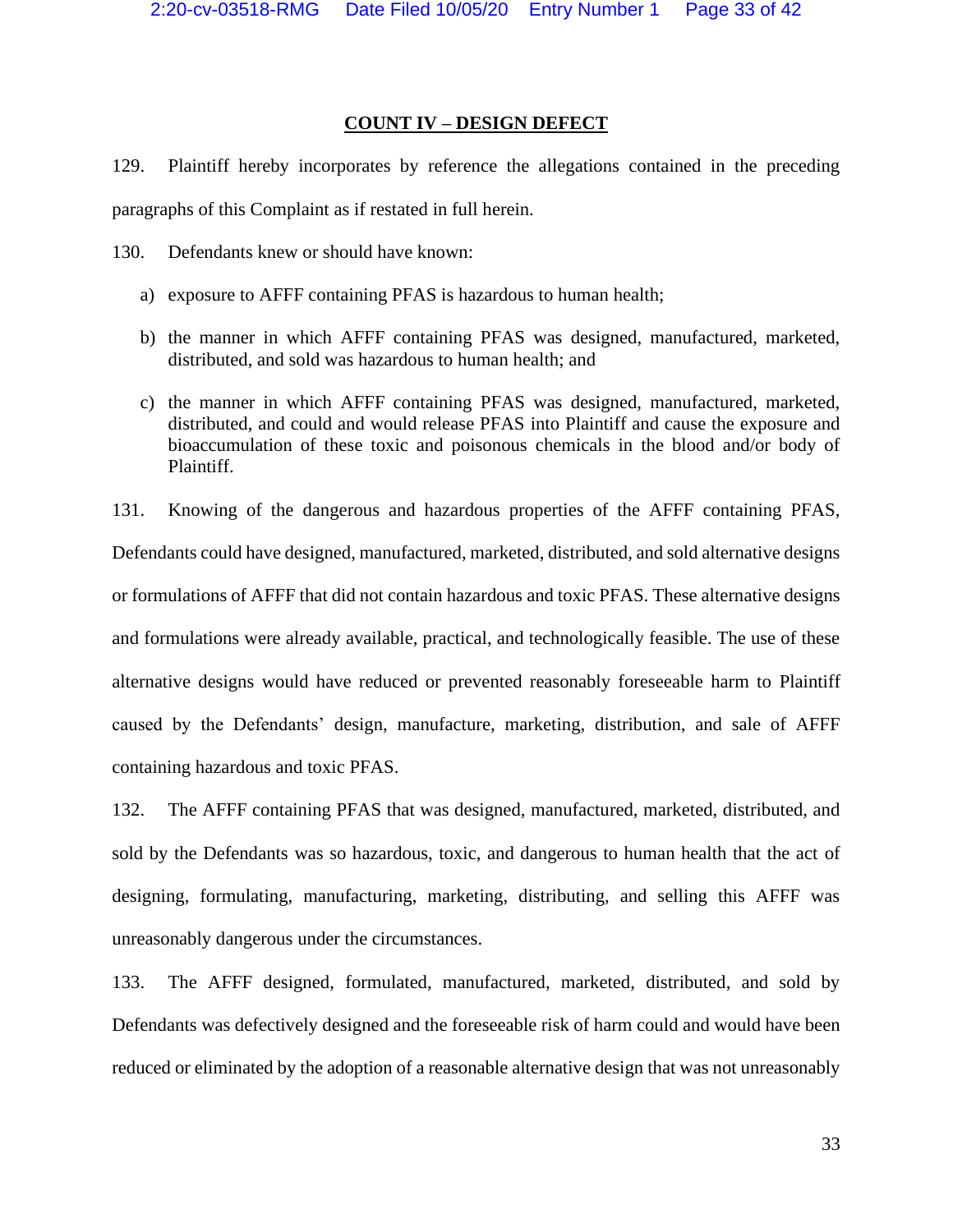# 2:20-cv-03518-RMG Date Filed 10/05/20 Entry Number 1 Page 34 of 42

dangerous. Defendants' defective design and formulation of AFFF containing PFAS was a direct and proximate cause of the contamination of the blood and/or body of Plaintiff and the persistence and accumulation of PFAS in Plaintiff's blood and/or body.

134. Defendants' defective design and formulation of AFFF containing PFAS caused the contamination described herein resulting in personal injuries to Plaintiff. As a direct result of the harm and injury caused by Defendants' defective design and the contamination described herein, Plaintiff has been exposed to AFFF containing PFAS and other toxic substances and has developed cancer.

135. Defendants' negligent failure to design a reasonably safe product directly and proximately caused the harm to and damages suffered by Plaintiff.

WHEREFORE, the Plaintiff pray judgments against the Defendants for actual, compensatory, consequential, and punitive damages, together with the costs of this action, and for such other and further relief as this Court may deem fit, just, and proper.

#### **COUNT V – STRICT LIABILITY (STATUTORY)**

136. Plaintiff hereby incorporates by reference the allegations contained in the preceding paragraphs of this Complaint as if restated in full herein.

137. Plaintiff asserts any and all remedies available under statutory causes of action from Plaintiff's state for strict liability against each Defendant.

138. The Defendants were engaged in designing, manufacturing, marketing, selling, and distribution of AFFF.

139. AFFF was in a defective condition and unreasonably dangerous to users and/or consumers when designed, manufactured, marketed, sold, and/or distributed to the public by the Defendants.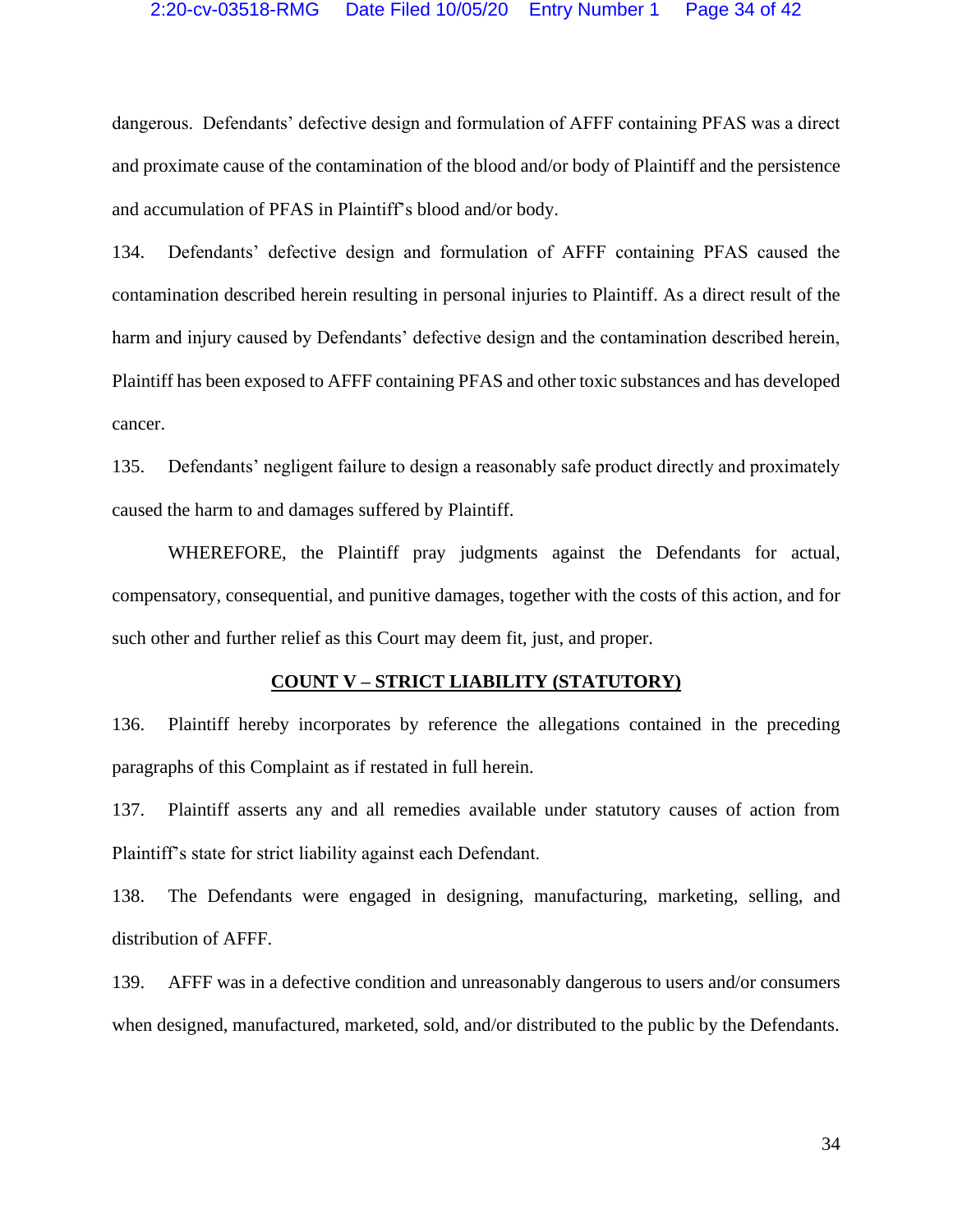140. As a direct and proximate result of the Defendants products' aforementioned defects, the Plaintiff has been injured, sustained severe and permanent pain, suffering, disability, impairment, loss of enjoyment of life, loss of care, comfort, economic loss and damages including, but not limited to medical expenses, lost income, and other damages.

141. The Defendants are strictly liable in tort to the Plaintiff for their wrongful conduct.

WHEREFORE, the Plaintiff prays judgments against the Defendants for actual, compensatory, consequential, and punitive damages, together with the costs of this action, and for such other and further relief as this Court may deem fit, just, and proper.

#### **COUNT VI – STRICT LIABILITY (RESTATEMENT)**

142. Plaintiff hereby incorporates by reference the allegations contained in the preceding paragraphs of this Complaint as if restated in full herein.

143. The Plaintiff brings strict product liability claims under the common law, Section 402A of the Restatement of Torts (Second), and/or Restatement of Torts (Third) against Defendants.

144. As designed, manufactured, marketed, tested, assembled, equipped, distributed and/or sold by the Defendants the AFFF product was in a defective and unreasonably dangerous condition when put to reasonably anticipated use to foreseeable consumers and users, including the Plaintiff. 145. The Defendants had available reasonable alternative designs which would have made the AFFF product safer and would have most likely prevented the injuries and damages to the Plaintiff, thus violating state law and the Restatement of Torts.

146. The Defendants failed to properly and adequately warn and instruct the Plaintiff as to the proper safety and use of the Defendants product.

147. The Defendants failed to properly and adequately warn and instruct the Plaintiff regarding the inadequate research and testing of the product.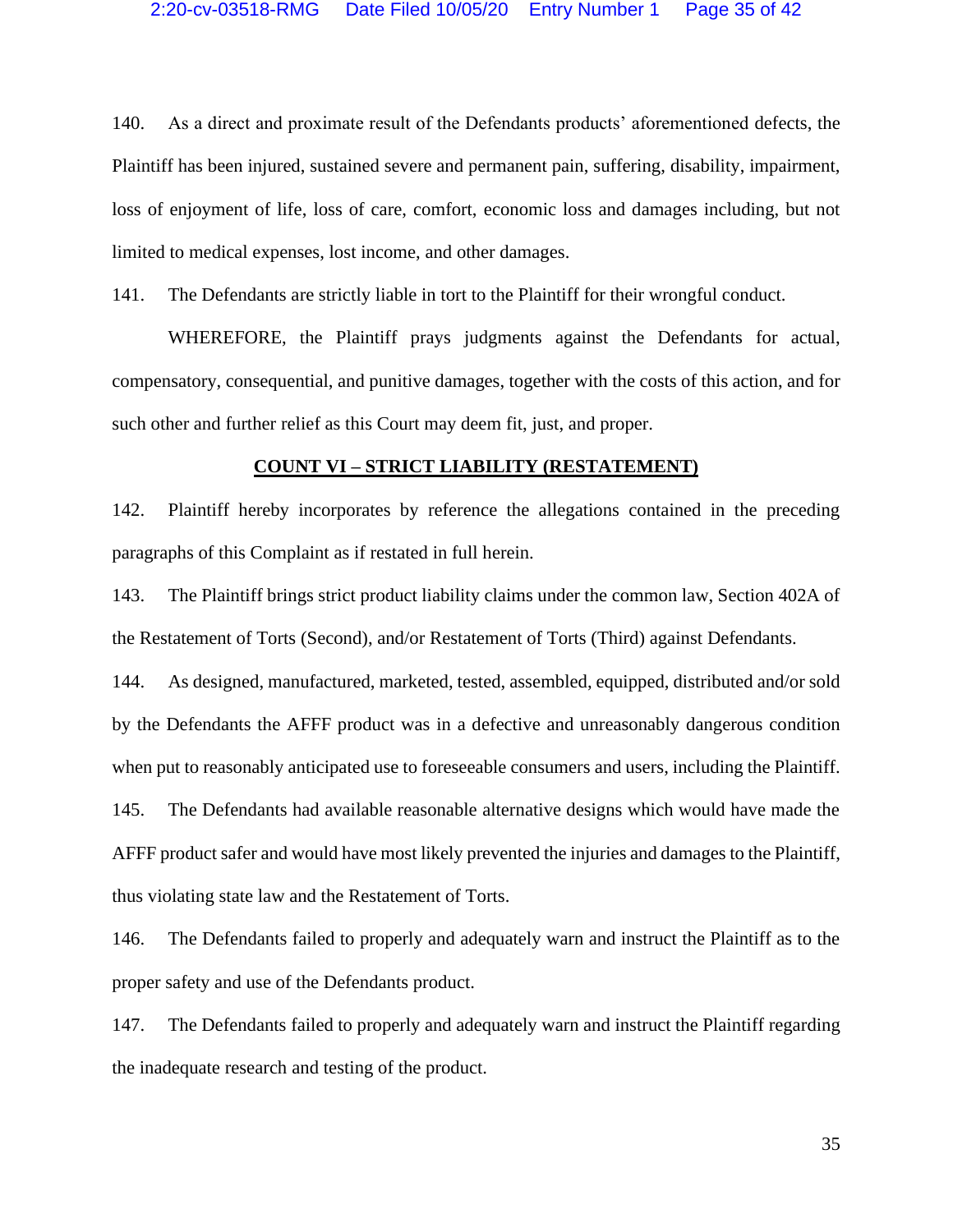148. The Defendants' products are inherently dangerous and defective, unfit and unsafe for their intended and reasonably foreseeable uses, and do not meet or perform to the expectations.

149. As a proximate result of the Defendants' design, manufacture, marketing, sale, and distribution of the products, the Plaintiff has been injured and sustained severe and permanent pain, suffering, disability, impairment, loss of enjoyment of life, loss of care, comfort, and consortium, and economic damages.

150. By reason of the foregoing, the Defendants are strictly liable for the injuries and damages suffered by the Plaintiff, caused by these defects in the AFFF product.

WHEREFORE, the Plaintiff prays judgments against the Defendants for actual, compensatory, consequential, and punitive damages, together with the costs of this action, and for such other and further relief as this Court may deem fit, just, and proper.

#### **COUNT VII – FRAUDULENT CONCEALMENT**

151. Plaintiff hereby incorporates by reference the allegations contained in the preceding paragraphs of this Complaint as if restated in full herein.

152. Throughout the relevant time period, Defendants knew that their products were defective and unreasonably unsafe for their intended purpose.

153. Defendants fraudulently concealed from and/or failed to disclose to or warn the Plaintiff, and the public that their products were defective, unsafe, and unfit for the purposes intended, and that they were not of merchantable quality.

154. Defendants were under a duty to the Plaintiff and the public to disclose and warn of the defective and harmful nature of the products because:

a) Defendants were in a superior position to know the true quality, safety and efficacy of the Defendants' products;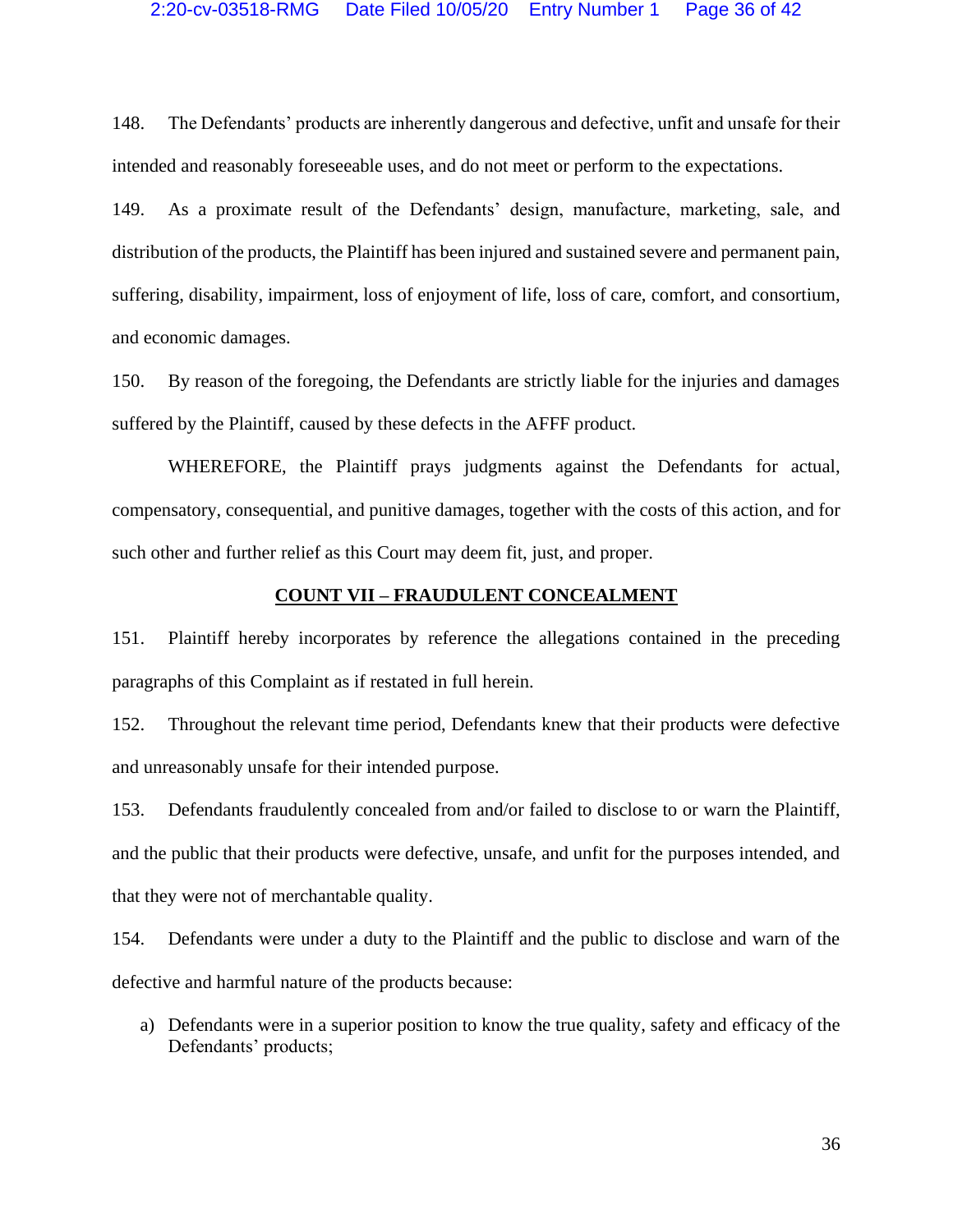- b) Defendants knowingly made false claims about the safety and quality of the Defendants' product in documents and marketing materials; and
- c) Defendants fraudulently and affirmatively concealed the defective nature of the Defendants' products from the Plaintiff.

155. The facts concealed and/or not disclosed by Defendants to the Plaintiff were material facts that a reasonable person would have considered to be important in deciding whether or not to purchase and/or use the Defendants' products.

156. Defendants intentionally concealed and/or failed to disclose the true defective nature of the products so that the Plaintiff would use the Defendants' products, the Plaintiff justifiably acted or relied upon, to Plaintiff's detriment, the concealed and/or non-disclosed facts as evidenced by Plaintiff's use of the Defendants' products.

157. Defendants, by concealment or other action, intentionally prevented the Plaintiff from acquiring material information regarding the lack of safety and effectiveness of the Defendants' products and are subject to the same liability to the Plaintiff for Plaintiff's pecuniary losses, as though Defendants had stated the non-existence of such material information regarding the Defendants' products' lack of safety and effectiveness and dangers and defects, and as though Defendants had affirmatively stated the non-existence of such matters that the Plaintiff was thus prevented from discovering the truth. Defendants therefore have liability for fraudulent concealment under all applicable laws, including, inter alia, Restatement (Second) of Torts §550 (1977).

158. As a proximate result of Defendants' conduct, the Plaintiff has been injured, and sustained severe and permanent pain, suffering, disability, impairment, loss of enjoyment of life, loss of care, comfort, and economic damages.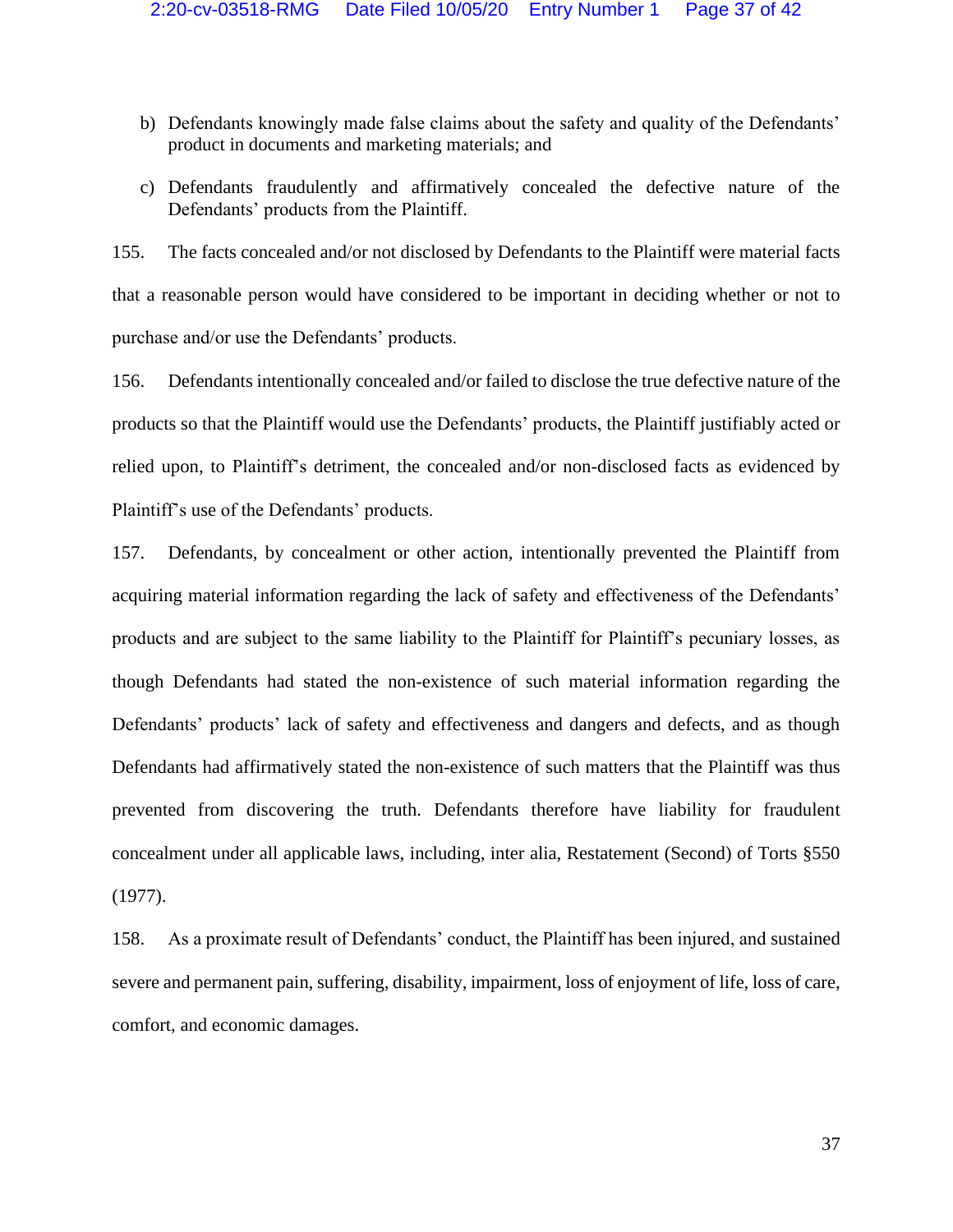WHEREFORE, the Plaintiff prays judgments against the Defendants for actual, compensatory, consequential, and punitive damages, together with the costs of this action, and for such other and further relief as this Court may deem fit, just, and proper.

#### **COUNT VIII – BREACH OF EXPRESS AND IMPLIED WARRANTIES**

159. Plaintiff hereby incorporates by reference the allegations contained in the preceding paragraphs of this Complaint as if restated in full herein.

160. At all times relevant hereto, the Defendants manufactured, marketed, labeled, and sold the AFFF products that has been previously alleged and described herein.

161. At the time the Defendants designed, developed, marketed, sold, labeled, and distributed the AFFF products, the Defendants knew of the use for which it was intended, and implied and/or expressly warranted that the product was merchantable, safe, and fit for its intended purpose.

162. The Defendants warranted that the product was merchantable and fit for the particular purpose for which it was intended and would be reasonably safe. These warranties were breached, and such breach proximately resulted in the injuries and damages suffered by the Plaintiff.

163. The Plaintiff is within the class of foreseeable users and reasonably relied upon Defendants' judgment, and the implied and/or express warranties in using the products.

164. The Defendants breached their implied and/or express warranties and did not meet the expectations for the performance of the product when used for its intended use and was neither of merchantable quality nor safe for its intended use in that the product has a propensity to cause serious injury, pain, and cancer.

WHEREFORE, the Plaintiff prays judgments against the Defendants for actual, compensatory, consequential, and punitive damages, together with the costs of this action, and for such other and further relief as this Court may deem fit, just, and proper.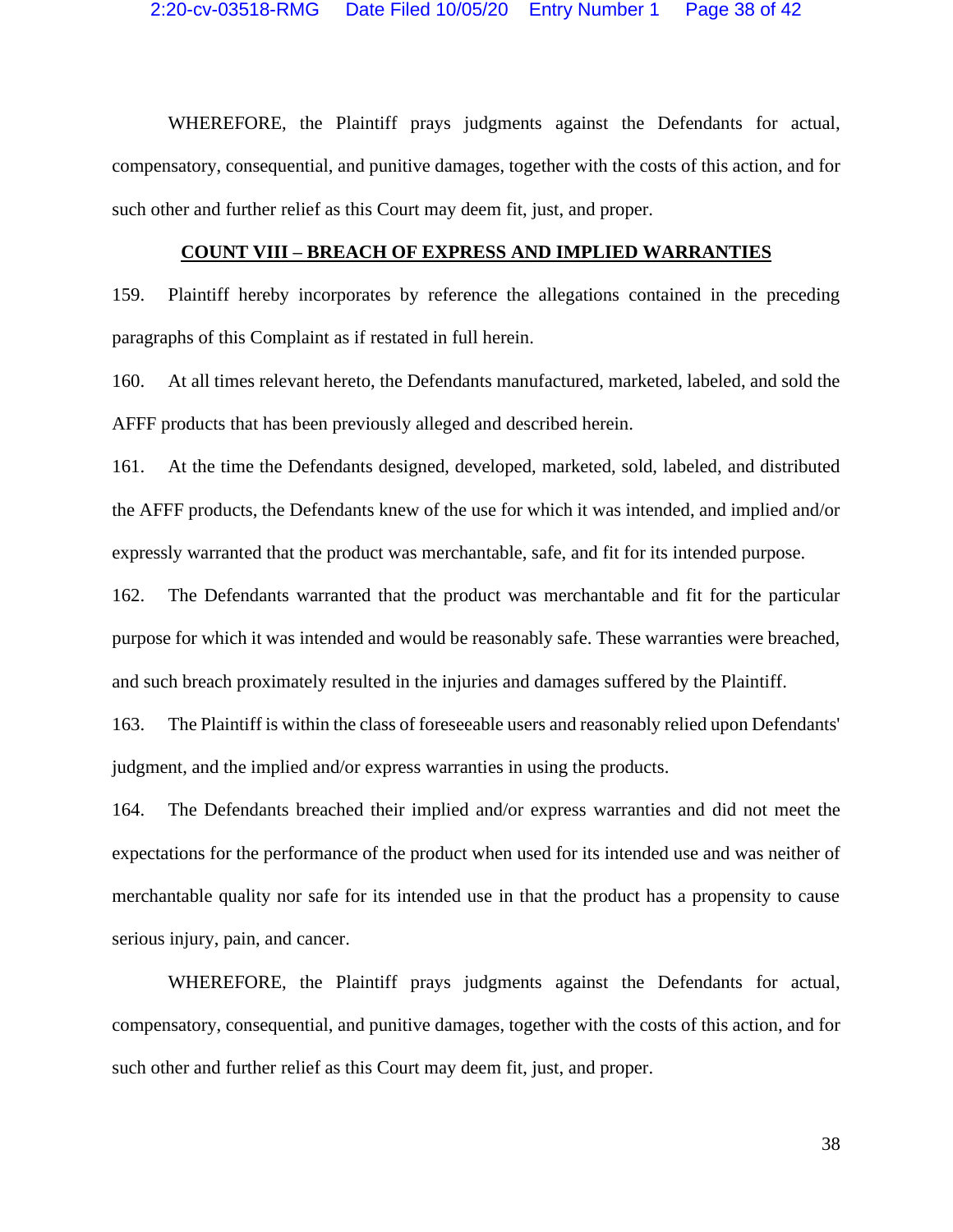# **COUNT IX – WANTONNESS**

165. Plaintiff hereby incorporates by reference the allegations contained in the preceding paragraphs of this Complaint as if restated in full herein.

166. Defendants and their employees, agents, officers, and representatives owed a duty of care to end users of their AFFF products, including Plaintiff.

167. Defendants breached the duty of care owed to the Plaintiff.

168. The actions of Defendants and their employees, agents, officers, and representatives were willful and wanton and exhibited a reckless disregard for the life, health, and safety of the end users of Defendants' AFFF products, including Plaintiff.

169. As a proximate and foreseeable consequent of the actions of Defendants, Plaintiff was exposed to unreasonably dangerous toxic PFAS containing AFFF, which caused Plaintiff's injury.

WHEREFORE, the Plaintiff prays judgments against the Defendants for actual, compensatory, consequential, and punitive damages, together with the costs of this action, and for such other and further relief as this Court may deem fit, just, and proper.

# **TOLLING OF THE STATUTE OF LIMITATIONS Discovery Rule Tolling**

170. Plaintiff had no way of knowing about the risk of serious injury associated with the use of and exposure to AFFF until very recently.

171. Within the time period of any applicable statute of limitations, Plaintiff could not have discovered, through the exercise of reasonable diligence, that exposure to AFFF is harmful to human health.

172. Plaintiff did not discover and did not know of facts that would cause a reasonable person to suspect the risk associated with the use of and exposure to AFFF; nor would a reasonable and diligent investigation by Plaintiff have disclosed that AFFF could cause personal injury.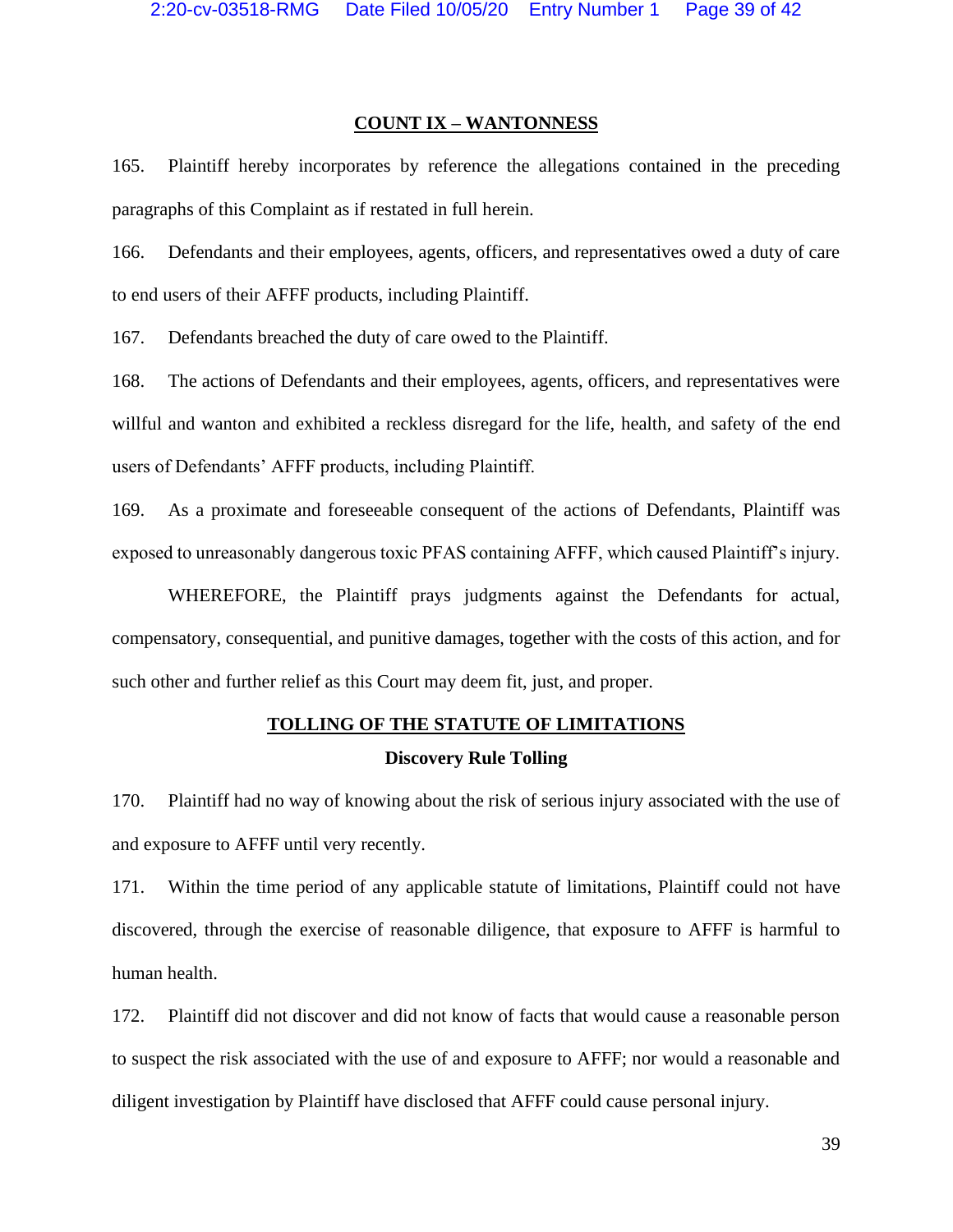173. For these reasons, all applicable statutes of limitations have been tolled by operation of the discovery rule with respect to Plaintiff's claims.

# **Fraudulent Concealment Tolling**

174. All applicable statute of limitations have also been tolled by Defendants knowing and active fraudulent concealment and denial of the facts alleged herein throughout the time period relevant to this action.

175. Instead of disclosing critical safety information regarding AFFF, Defendants have consistently and falsely represented the safety of AFFF products.

176. This fraudulent concealment continues through present day.

177. Due to this fraudulent concealment, all applicable statutes of limitations have been tolled by operation of the discovery rule with respect to Plaintiff's claims.

#### **Estoppel**

178. Defendants were under a continuous duty to consumer, end users, and other persons coming into contact with their products, including Plaintiff, to accurately provide safety information concerning its products and the risk associated with the use of and exposure to AFFF. 179. Instead, Defendants knowingly, affirmatively, and actively concealed safety information concerning AFFF and the serious risks associated with the use of and exposure to AFFF.

180. Based on the foregoing, Defendants are estopped from relying on any statute of limitations in defense of this action.

#### **PRAYER FOR RELIEF**

WHEREFORE, Plaintiff demands judgment against all Defendants, jointly and severally, on each of the above-referenced claims and Causes of Action as follows: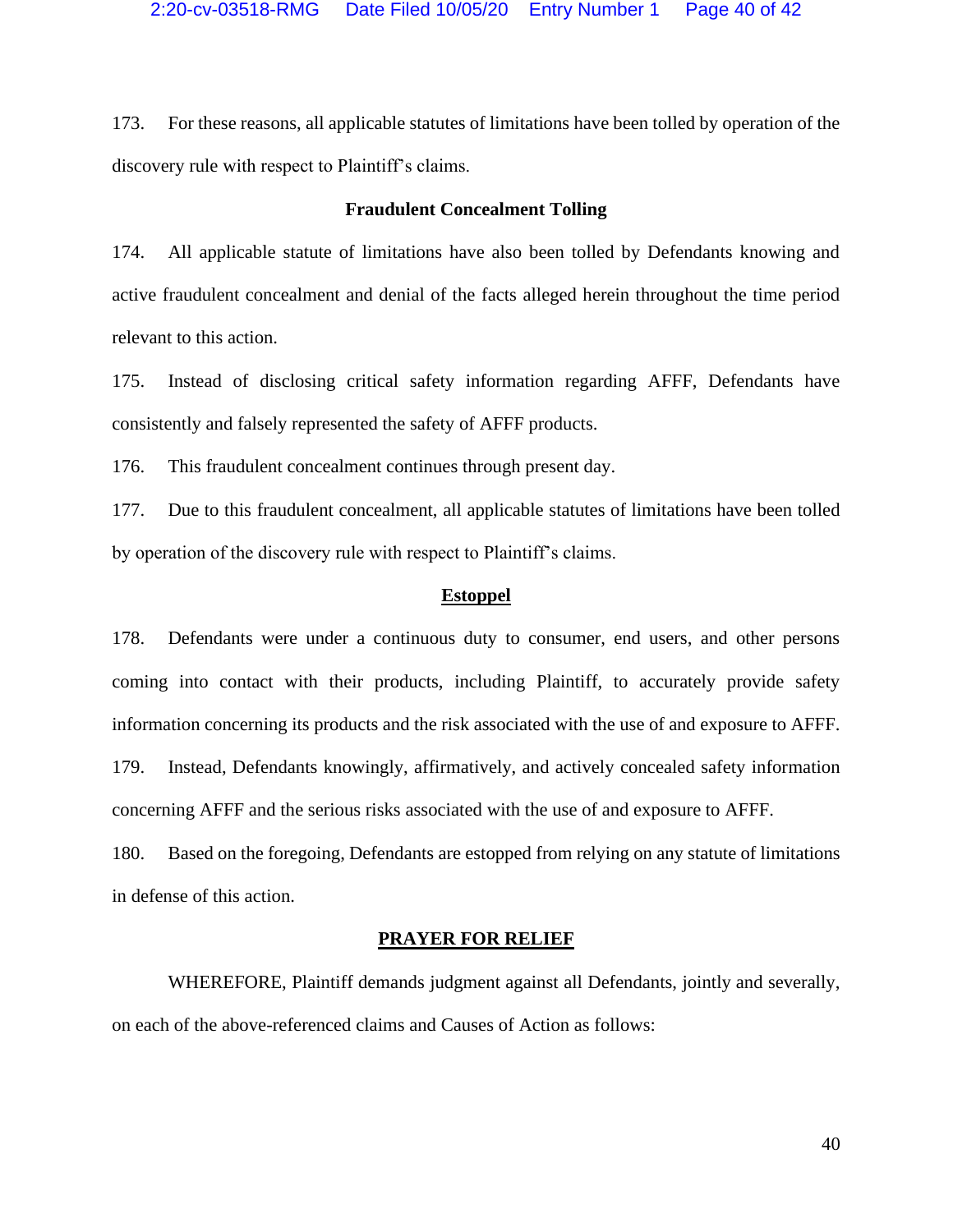Awarding compensatory damages to Plaintiff for past and future damages, including but not limited, to pain and suffering for severe and permanent personal injuries sustained by the Plaintiff, health care costs, medical monitoring, together with interest and costs as provided by law;

Punitive and/or exemplary damages for the wanton, willful, fraudulent, and/or reckless acts of the Defendants who demonstrated a complete disregard and reckless indifference for the safety and welfare of the Plaintiff and of the general public and to the Plaintiff in an amount sufficient to punish Defendants and deter future similar conduct;

Awarding Plaintiff attorneys' fees;

Awarding Plaintiff the costs of these proceedings; and

Such other and further relief as this Court deems just and proper.

#### **JURY DEMAND**

The Plaintiff hereby demands a trial by jury.

Respectfully Submitted,

# **GACOVINO, LAKE & ASSOCIATES, P.C**

 $\angle$ /s/ Richard Zgoda Jr. $\angle$ 

Richard Zgoda, Jr. Steven D. Gacovino GACOVINO, LAKE & ASSOCIATES, P.C. 270 West Main Street Sayville, NY 11782 Telephone: 631-600-0000 Facsimile: 631-543-5450

#### **ENVIRONMENTAL LITIGATION GROUP, P.C.**

*/s/ Gregory A. Cade\_\_\_\_\_\_\_\_\_\_\_\_\_\_\_\_*

Gregory A. Cade Gary A. Anderson Kevin B. McKie ENVIRONMENTAL LITIGATION GROUP, P.C.